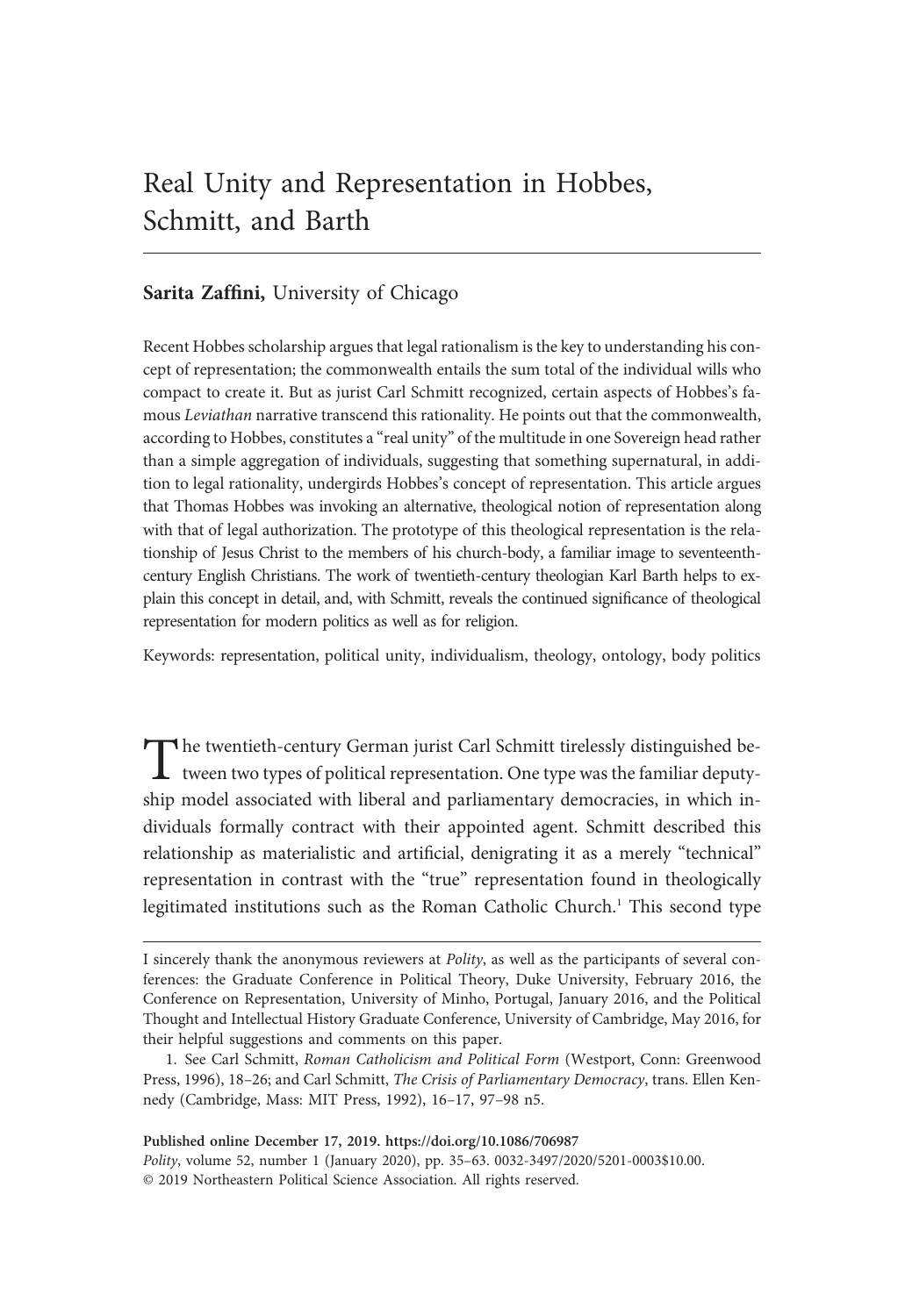was characterized by personal authority rather than impersonal exchange, and it was capable of creating a genuine, organic unity of all participating members in a manner that was impossible by formal consent alone. Schmitt praised Thomas Hobbes for adopting this "personalistic" type of representation, for retaining the old-world office of "sole sovereign," and for elevating "his state, the Leviathan, into an immense person and thus point-blank into mythology."<sup>2</sup>

Schmitt's categorization of Hobbes might seem mistaken to those accustomed to reading his concept of representation as a fundamentally proto-liberal exchange among contracting individuals. But Schmitt's appraisal of Hobbes's representation deserves consideration, if for no other reason than that demanded by the frequency and urgency of Hobbes's own rhetorical references to the "mortal god" of the "body politic."<sup>3</sup> These metaphors belie Hobbes's alleged legal rationalism and suggest that he availed himself of the metaphysics—and the raw emotional and aesthetic power—of what Schmitt called "true" representation. In this sense, his commonwealth exhibits a deep, social cohesion rather than a thin, legal alliance, or, as he put it in Chapter 17 of Leviathan, a "real unity of them all in one and the same person," which is quite a bit "more than consent and concord."<sup>4</sup> The expression "real unity" that Hobbes employs in this passage is not familiar to most modern political theorists, even though it was a popular theological term in England during the seventeenth century that described the relationship between Jesus Christ and all the members of his church "body." This profound connection of believers with Christ derives from his unique role as divine representative of them all before God the Father, an important theological dogma that was (and still is) held by both Catholics and Protestants.

Karl Barth, a Protestant theologian who was a contemporary of Carl Schmitt, wrote extensively on this doctrinal subject, and his analysis on the precise nature of Christ's representation helps to explain in clear, modern language why and how Christ's embodied representation might have proven so useful to Hobbes

4. Ibid., XVII.13.

<sup>2.</sup> Carl Schmitt, Political Theology: Four Chapters on the Concept of Sovereignty (Chicago: University of Chicago Press, 2005), 47.

<sup>3.</sup> For "mortal god," see Thomas Hobbes, Leviathan: With Selected Variants from the Latin Edition of 1668 [1651], ed. Edwin Curley (Indianapolis, Ind.: Hackett Publishing Company, 1994), XVII.13; and for a protracted exposition of the claim that "the kingdom of God is a civil kingdom ... which God by his lieutenants or vicars, who deliver his commandments to the people, [does] exercise on earth" (XXXV.13), see Books III–IV, entire; for "body politic," see Leviathan's Introduction, XVIII.18, XXI.21, XXIX.15, and Review and Conclusion, along with countless references in his other works, one of which (De Corpore Politico) is entitled simply "On the Body Politic."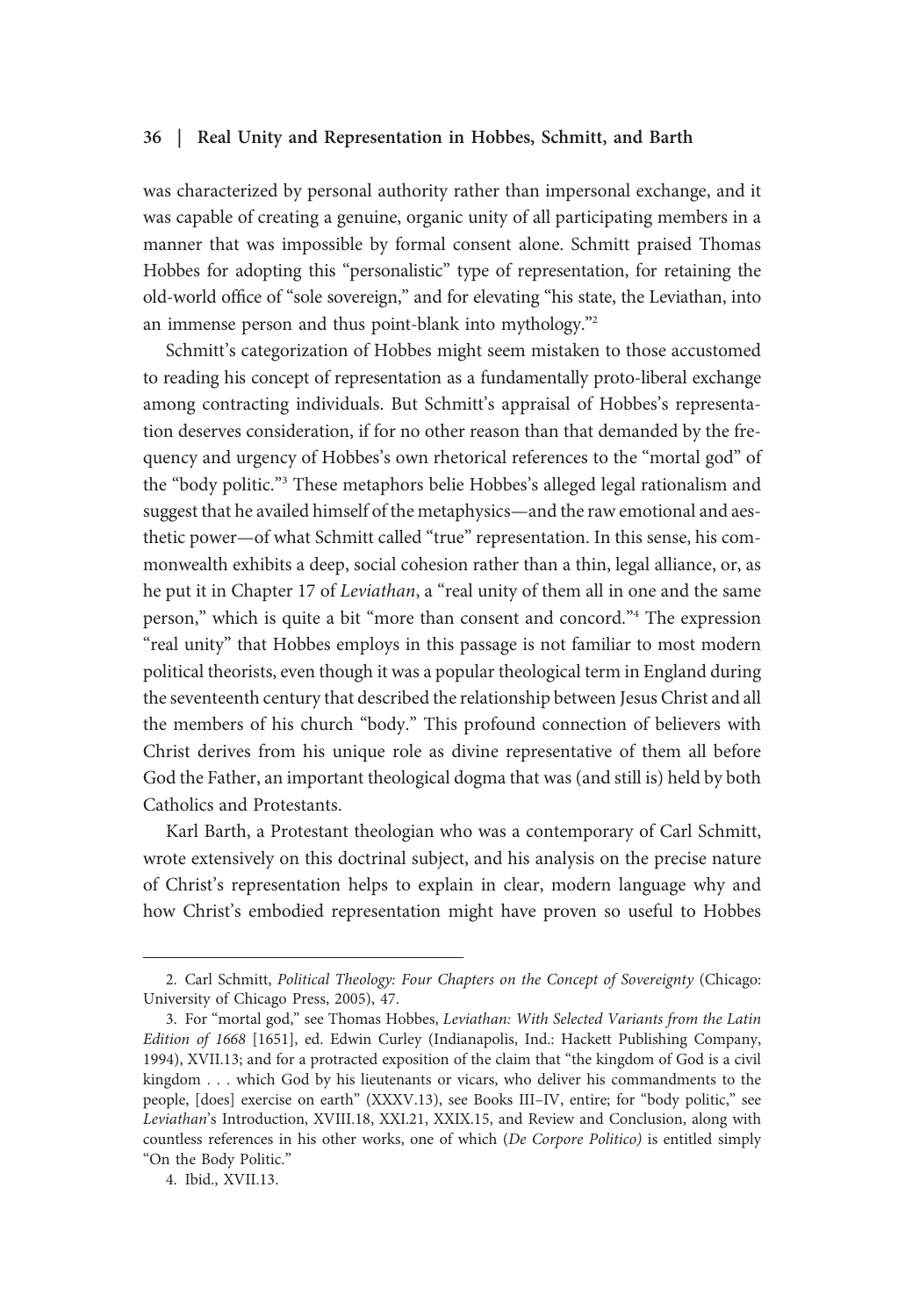and Schmitt for their political theories. Barth describes the church as "an event" rather than an institution: a miraculous and divine "gathering together" by faith of alienated souls in and because of the salvific, representative figure of Christ.<sup>5</sup> In this way the church is spontaneously created through Christ and depends for its very existence and health forever afterwards upon him. It is this specific theological doctrine—the indispensability of Christ's person and work for the life of the community—that resonates strongly in Hobbes's and Schmitt's work on political representation. Both theorists conceived of a social sphere created and sustained by one quasi-divine figure, a unique feature that does not appear in the familiar classical trope of "body politic" but does hold a prominent place in the Christian theology of Christ's church-body. This feature of Hobbes's Leviathan, combined with the work's pervasive religious imagery and rhetoric, makes Schmitt's allegation about Hobbes's substantively "personalistic" representation plausible. Indeed, this article argues that any interpretation of Hobbes's concept of political representation must confront and consider the debt that this concept owes to the doctrine of Christological representation.

Throughout the article, I treat Karl Barth as a hostile witness. Barth strongly disapproved of absolutist politics and thought even less of efforts to analogize Christ's person or work to human offices or institutions. He explicitly criticized Hobbes for setting up an "earthly God" amongst men in Leviathan that mimicked the "very different God-man" of Christianity.<sup>6</sup> But because he was a professional theologian (and despite his distaste for Christologically inflected politics), Barth is able to explicate with greater clarity and precision than both Hobbes and Schmitt the salient features of the theological doctrine that proved so significant for their respective political theories. Unlike Barth, I make no presumption in this article about the religious sincerity or status of either Hobbes or Schmitt. In attempting to describe a complicated and extraordinary aspect of political life, I argue that both theorists relied upon images and allusions that were familiar to them and would be easily understood by their readers. For Hobbes, it was the seventeenth-century theological discourse on Christ's "real unity" and "public personhood," and in Schmitt's case, the nineteenth- and twentieth-century Roman Catholic tradition of Christ's priestly mediation. Whether or not Hobbes and Schmitt actually believed these doctrines is beside the point. I argue that the correlation that they established between these religious concepts and certain political understandings illustrates the extent

<sup>5.</sup> Karl Barth, God Here and Now (New York: Routledge, 2003), 77, 82–83, 90.

<sup>6.</sup> Karl Barth, The Christian Life: Church Dogmatics, vol. IV, part 4: Lecture Fragments (Grand Rapids, Mich.: Eerdmans, 1981), sec. 78, pp. 220–21.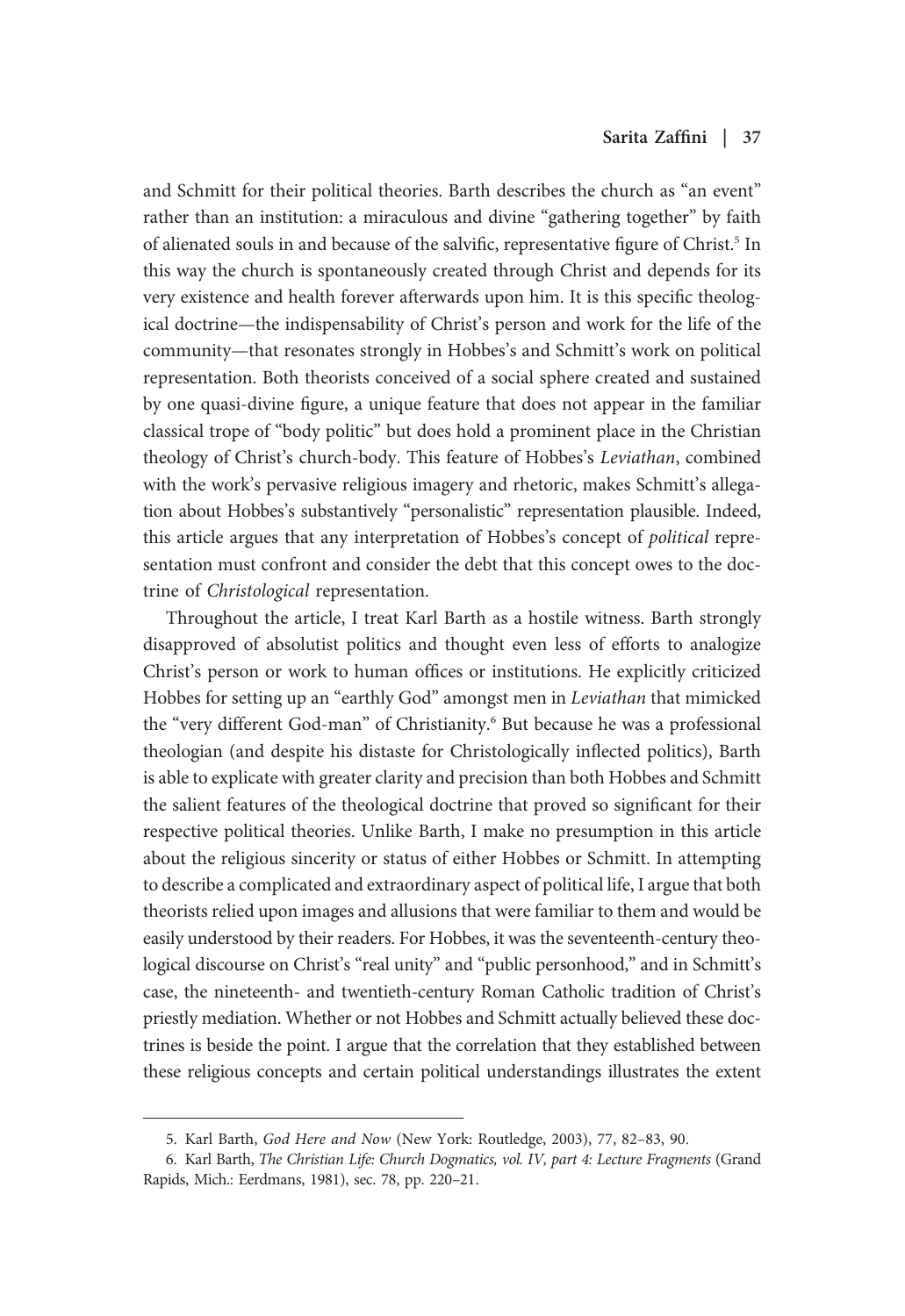to which religion can be marshalled for political ends, a perennial concern for those who live in a world where religion and politics continue to co-exist and interact.

This article investigates a specific Christian doctrine—that of Christ's representation—and shows how two important political theorists applied that doctrine in order to further absolutist ends. Schmitt was very transparent about this move in his work, but Hobbes was less so. His frustration with the clergy of his day, and particularly with the republican, anti-monarchical use they made of scripture, led him to foreground formal rationality, rather than belief, in his political philosophy. But Hobbes also recognized that scripture was at least as amenable to antirepublican, monarchical thought as it was to republican ideology, and in nearly every one of his books he included extensive biblical proofs of his political theories.7 The manner in which he presents his concept of representation is an excellent example of this methodology, insofar as he grounds the concept in legal rationality but, and this is crucial, he by no means limits himself to those rationalist arguments or premises.

The first part of this article explores Hobbes's iteration of political representation in Chapter 16 of Leviathan and indicates the ways in which legal rationalism only accomplishes so much for the author, necessitating extra-rational assistance from religion and theology. The second part briefly examines the usage of "real unity" in England during the seventeenth century and distinguishes the "real unity" of Christianity from the "real unity" of the classical motif of "body politic," characteristic of the ancient world. The third part presents Schmitt's gloss on this maneuver, along with Barth's insights on the outstanding features of Christological representation. In the final pages, I analyze the rhetorical motivations and effects of Schmitt's and Hobbes's political theologies, and I suggest that a more alert appreciation of the religious undercurrents in Hobbes's philosophy may make us more sensitive to the subtle interplay of religion and politics in our own world.

#### Hobbes and His Concept of Political Representation

Chapter 16 of Leviathan makes it clear that "representation" for Hobbes is primarily a legal matter. He briefly discusses a theatrical understanding of the concept, by which "a person is the same that an actor is, both on stage in and in conversation; and to *personate* is to *act*, or *represent*, himself or another."<sup>8</sup> But

<sup>7.</sup> All of Hobbes's works of political philosophy begin with a systematically logical and scientific discourse and methodology; most of them end with extended arguments drawn from divine revelation.

<sup>8.</sup> Leviathan, XVI.3; emphasis in the original (see note 3 above).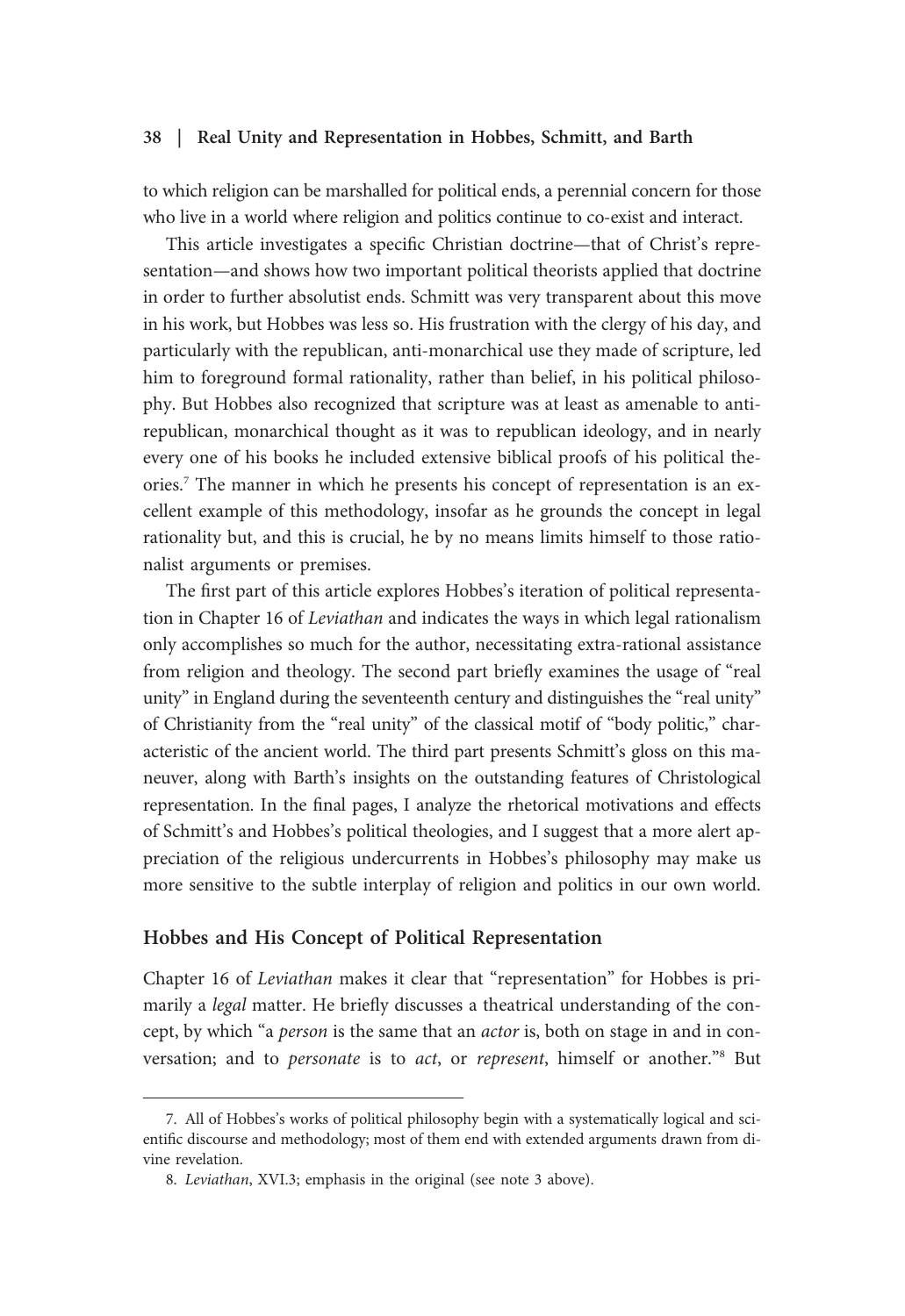Hobbes abandons the theatrical allusion after this point, and thereafter prefers to explain representation in terms of formal, public, and legal "authorization."<sup>9</sup> According to this familiar dynamic, the author of any words or action may allow another party to dispatch those words or deeds in his name. The agreement between them takes the form of a "commission or license," otherwise known as a "covenant" or contract, the terms of which determine the scope and extent of their arrangement.<sup>10</sup> Whether the working relationship between them is limited (giving the actor authority only in certain specific actions) or unlimited (giving the actor "authority without stint"), both parties agree to legally "own" the authorized actions, whether performed by author or actor. The rubric is straightforward—so much so in fact that many scholars have chosen to focus almost exclusively on the abstract legality of political representation in Hobbes's thought, and perhaps inadvertently given the impression that it is the only facet of his concept.<sup>11</sup>

But Hobbes's curious handling of representative *unity* sits uncomfortably with this rationalist interpretation and suggests that he may have had a more metaphysically complex understanding of political representation. In Chapter 16, he famously states,

A multitude of men, are made one person, when they are by one man, or one person, represented; so that it be done with the consent of every one of the multitude in particular. For it is the unity of the representer, not the unity of the represented, that maketh the person one.<sup>12</sup>

Hobbes is arguing that a disparate multitude can be considered as one "person," but only because every consenting principal has chosen the same individual to be

<sup>9.</sup> Quentin Skinner argues that even the theatrical usage should be considered an extension of the legal; see Skinner, "Hobbes and the Purely Artificial Person of the State," in Hobbes and Civil Science, 5th ed., vol. 3, Visions of Politics (Cambridge University Press, 2009), 177–208, at 193–94.

<sup>10.</sup> Leviathan, XVI.4–5 (see note 3 above).

<sup>11.</sup> For rationalist-centered analyses of Hobbes's representation, see Skinner, "Hobbes and the Purely Artificial Person of the State" (see note 9 above), and Skinner, "Hobbes on Persons, Authors and Representatives," The Cambridge Companion to Hobbes's Leviathan, ed. Patricia Springborg, (New York: Cambridge University Press, 2007), 157–80; David Runciman,"Hobbes and the Person of the Commonwealth," in his Pluralism and the Personality of the State (New York: Cambridge University Press, 1997), 6–33; Ian Shapiro, "Hobbes's Theory of Representation: Anti-Democratic or Proto-Democratic?," in Political Representation, ed. Shapiro et al. (New York: Cambridge University Press, 2009), 15–34; and Bryan Garsten, "Religion and Representation in Hobbes" in Leviathan, or, The Matter, Forme, & Power of a Common-Wealth Ecclesiasticall and Civill, ed. Ian. Shapiro (New Haven, Conn.: Yale University Press, 2010), 519–46.

<sup>12.</sup> Leviathan, XVII.13 (see note 3 above).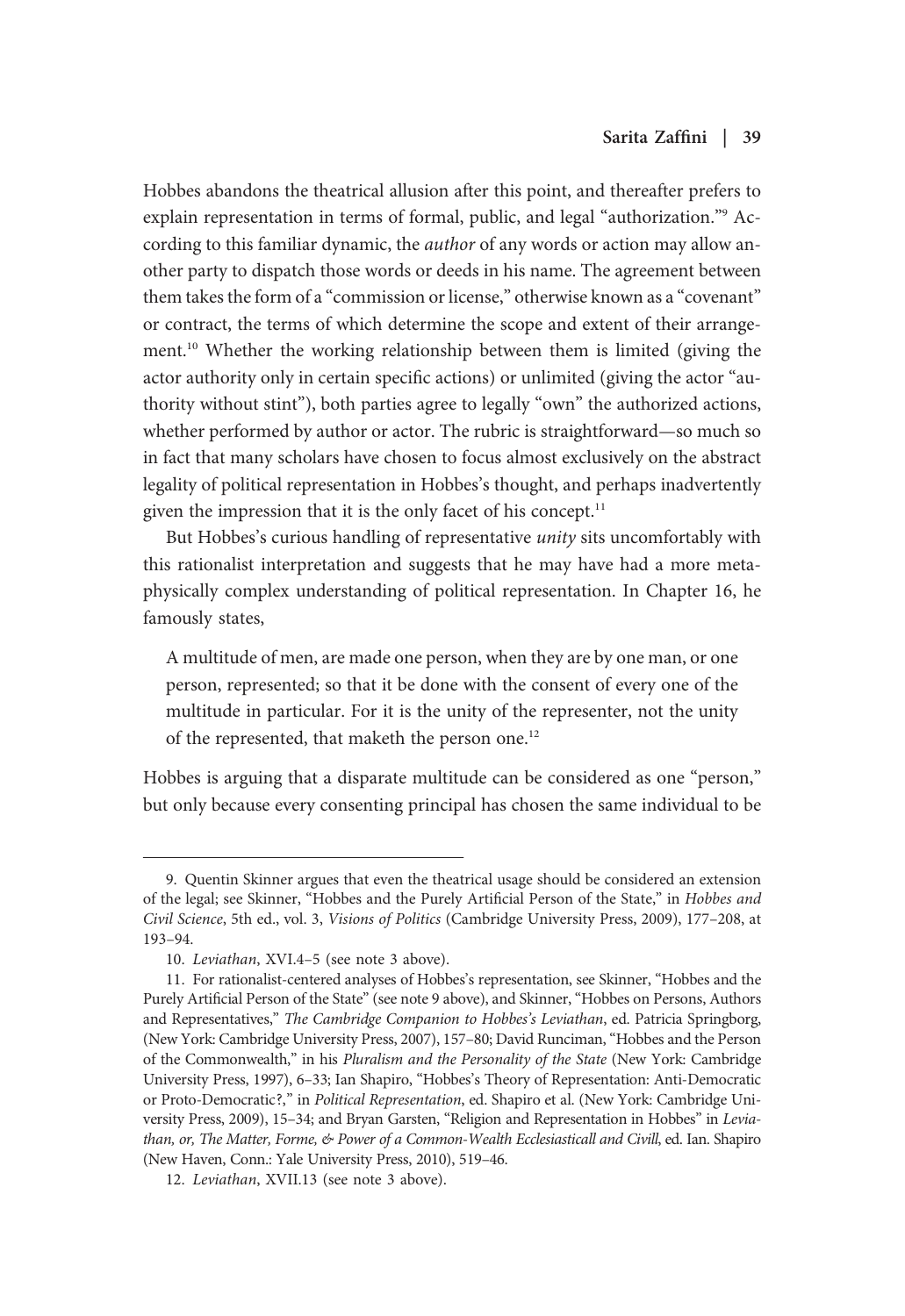his representative. In other words, the unity that the multitude enjoys is merely formal and legal. Hobbes reiterates this in the next paragraph: "And because the multitude naturally is not one, but many; they cannot be understood for one; but many Authors, of every thing their representative saith, or doth in their name."<sup>13</sup> Despite their common representative and the fear by which he threatens them all, the individuals who make up the multitude remain isolated from each other. No amount of legal maneuvering can alter their fundamentally detached natures or create a "people" in any other sense than merely notional.

If Hobbes's only interest had been social order and security, then this legal and dictatorial solution may have proved sufficient. There is, however, reason to believe that social unity was his ultimate concern, if only because security and order could not be achieved on any other basis. His pointed distinction between "multitude" and "people" demonstrated that unity was the sole prerequisite for lasting civil security and peace, and that the thin, momentary agreement of individuals in the state of nature—either to observe general rules of decorum or to better their prospects by setting up a supreme power over them—was not enough to ensure order and peace. Hobbes insisted that a "contract" was nothing more than a verbal promise,<sup>14</sup> and implied in many places that the sovereign himself would have to positively "gather together," "compel," "reduce them," "conform their wills," and "frame the will of them all to unity and concord amongst themselves."<sup>15</sup> These terms suggest that formal and legal consent merely initiates a more involved process of social transformation that is indispensable for the maintaining of security and order. While legal representation could create formal unity, and certainly necessitated some kind of transient, coordinated agreement between individuals, it couldn't grant genuine unity without changing the very nature of man: essentially fearful, competitive, and proud.16 Channeling that nature without changing it—by, for instance, exchanging "fear of all" with fear of a single armed individual—might create a safer space for unity, but it could not guarantee, foster, or empower it. Moreover, the safe space might not be all that safe because, according to Hobbes, the natural qualities of pride and ambition often neutralize the other natural quality, fear. For instance,

<sup>13.</sup> Ibid., XVI.13–14.

<sup>14.</sup> Thomas Hobbes, De Cive, ed. Bernard Gert (Indianapolis, Ind.: Hackett, 1991 [1641]), XIV.2; he calls it a "covenant" in Leviathan, XIV.11,18, 31 (see note 3 above).

<sup>15.</sup> See Thomas Hobbes, Human Nature, ed. J. C. A. Gaskin (Oxford, U.K.: Oxford University Press, 2008 [1640; 1650]), XIX.7; Thomas Hobbes, De Corpore Politico, ed. J. C. A. Gaskin (Oxford, U.K.: Oxford University Press, 2008 [1640; 1650]), XXI.10; Hobbes, De Cive, V.8, VI.1, 7 (see previous note); and Hobbes, Leviathan, XVII.13 (see note 3 above).

<sup>16.</sup> Ibid., XIII.6–7.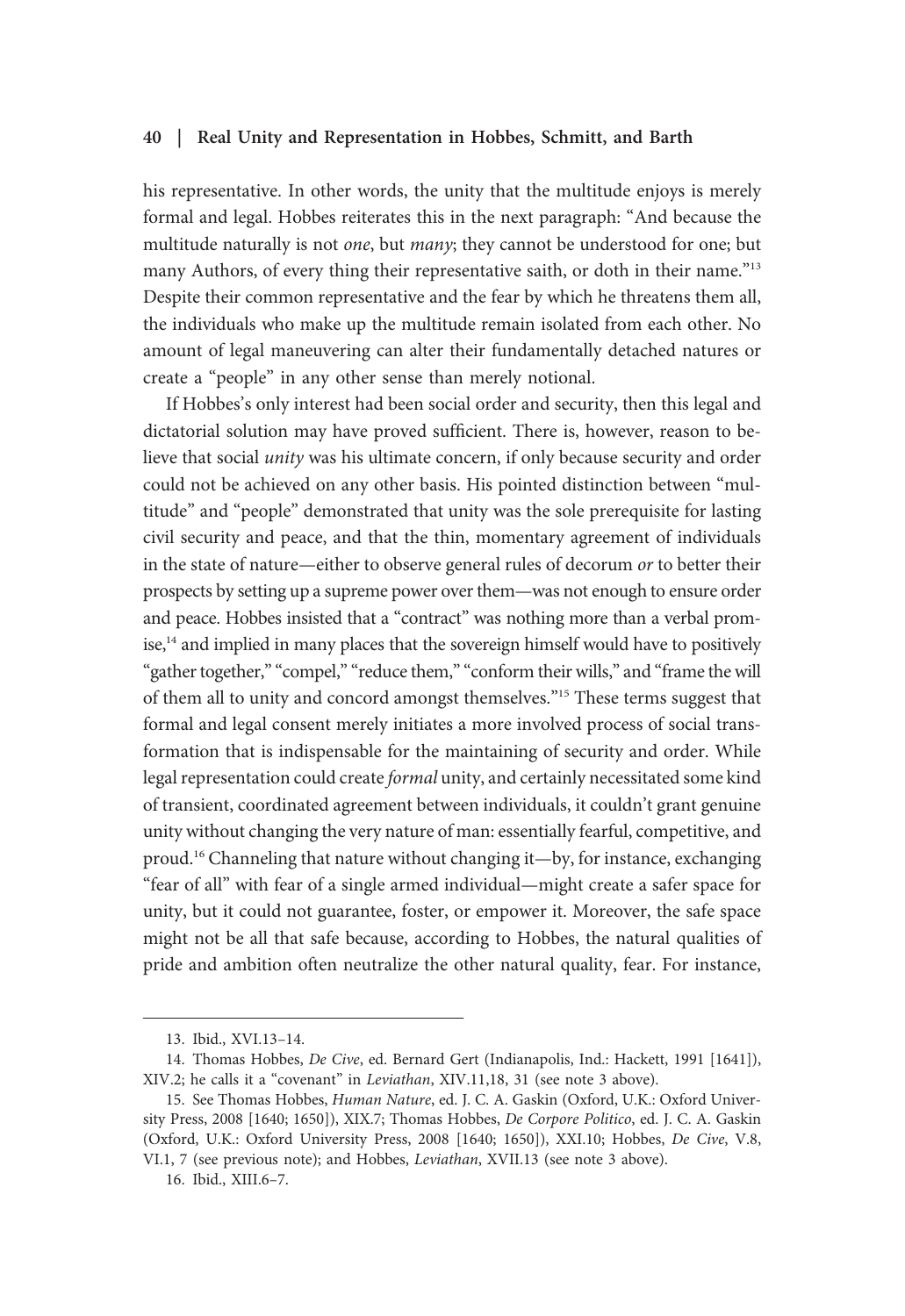"vain-glorious men" tend to brush off risk in their pursuit of power and status, invariably stirring up "trouble and sedition" in their wake.17 And where the sword no longer terrifies (for whatever reason), legal arrangements are meaningless.<sup>18</sup>

Hobbes had promised a definitive way out of his state of nature,<sup>19</sup> but neither "law" nor "fear" seems able to achieve it. Those who disregarded their legal obligations, Hobbes threatened with force; those who disparaged force, he confronted with legal obligation. The circularity in this reasoning only emphasizes the intrinsic inadequacy of both mechanisms, and Hobbes's opponents, who had read from Aristotle that man is a political animal, assumed that the political community already enjoyed some measure of order and unity before the introduction of terror and formal consent and were thus unlikely to be impressed by Hobbes's failure to establish social harmony even after the fact. In this context and oriented toward these concerns, Hobbes presented his Chapter 17 "generation of a commonwealth" narrative:

The only way to erect such a common power to defend [individuals] ... is to appoint one man or assembly of men to bear their person, and every one to own and acknowledge himself to be the author of whatsoever he that so beareth their person shall act ... and therein to submit their wills, every one to his will, and their judgments, to his judgment. This is more than consent, or concord; it is a real unity of them all, in one and the same person ... This is the generation of that great Leviathan, or rather (to speak more reverently) of that Mortal God to which we owe, under the Immortal God, our peace and defense.<sup>20</sup>

Instead of the flat, fiduciary figure implied in his Chapter 16 discourse on legal representation, Hobbes called the political agent a mortal god, in whose shadow his human authorizers reverently cower, and in whose body they are knit together, not merely by consent or concord, but in "real unity. The moment seems pregnant and transformative: antagonistic individualism immediately becomes a bad memory of the past and in its place springs a legitimate (albeit fragile) corporate harmony. Mankind decisively escapes the State of Nature, but only after legal representation

<sup>17.</sup> Ibid., XI.4.

<sup>18.</sup> Ibid., XV.22, XXVII.17–20, and especially Review/Conclusion, 2, 16. For Hobbes on rebellion (despite the sword), see ibid., XXVIII.23, XXIX.14, and XXX.29. For his anxiety about the way religion makes people impervious to fear of the sword, see ibid., XLIII.2, as well as XXIX.15 and XLII.11–2, 102.

<sup>19.</sup> Ibid., XIII.13

<sup>20.</sup> Ibid., XVII.13 (emphasis in the original).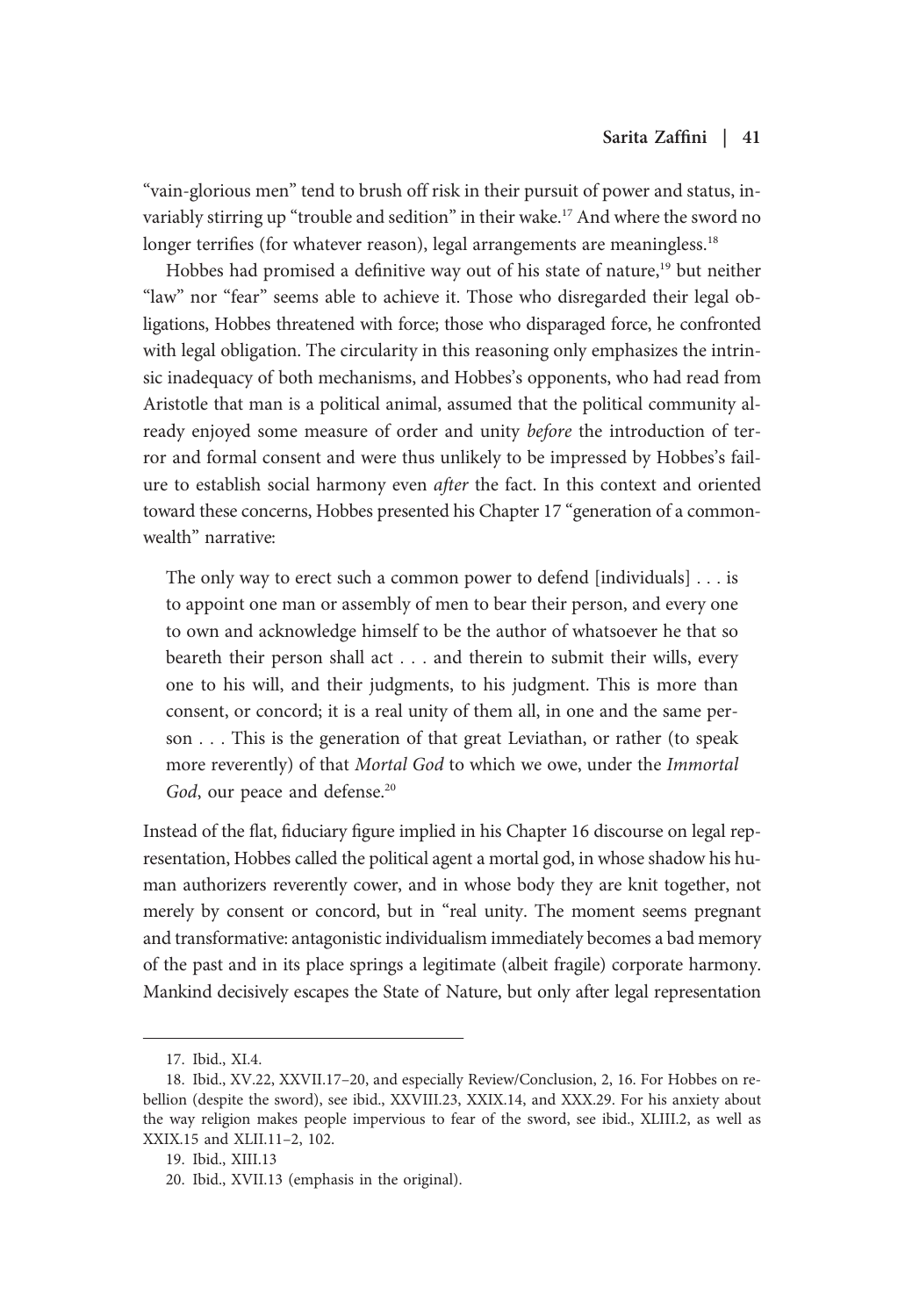becomes magical representation and the fear of the sword becomes fear of a "mortal god," suggesting that Hobbes needed another kind of representation and another kind of fear to truly rescue mankind from itself.

Many scholars deny this, however. They reasonably point out that since Hobbes never gives up his emphasis on legal authorization and terror of the sword, this Chapter 17 panegyric to a "mortal god" must simply be rhetorical. Quentin Skinner argues, for instance, that Hobbes evoked this religious fear merely in order to remind us of the power of Commonwealth—a power founded by law and enforced by the sword.21 But "mortal god" obviously reminds the reader of God, not law or sword, and Hobbes's frank acknowledgement that "fear of powers invisible"<sup>22</sup> is a stronger fear than that of men<sup>23</sup> reinforces this sense. Hobbes no doubt intended to arouse just this kind of fear by his mantra in Books III–IV that all political sovereigns are God's "lieutenants" on earth.<sup>24</sup> So while religious fear by no means invalidates either fear of the sword or legal obligation (in Hobbes's opinion, it positively endorses both of them), it seems likely from the rest of Leviathan that reverence to that "mortal god" is something independent of law and sword and of greater significance than mere rhetoric.25

It is even more likely that "real unity" should be taken at face value. Unlike "mortal god," the expression "real unity" does not read as if it were obviously a metaphor. Hobbes always uses the word "real" in its literal sense throughout Leviathan,<sup>26</sup> and the line in which it appears has a straightforward, conceptual precision that seems to discourage a metaphorical gloss. Even if Hobbes did use this phrase

<sup>21.</sup> Skinner, "Hobbes and the Purely Artificial Person of the State," 203–04 (see note 9 above).

<sup>22.</sup> Leviathan, VI.36, XI.26, XII (see note 3 above).

<sup>23.</sup> Ibid., XI.27, XIV.31-33, XXVII.20.

<sup>24.</sup> Ibid., XVIII.3, XXXV.7, XXXVII.13. The titular allusion to "Leviathan" from the book of Job augments the overarching sense of religious power, along with the reverent fear that should attend it. For a brief commentary on Job's confrontation of God's sovereignty, see De Cive, XV.6 (see note 14 above).

<sup>25.</sup> For Hobbes, there is a sense in which the civil law of a commonwealth is closely intertwined with divine law from its very inception, insofar as "the law of nature ... is undoubtedly God's law"; see Leviathan, XXVI.41; see also XV.41, XXX.30, XXXI.7, XLIII.5, 23 (see note 3 above). In another sense, the legal authorization of a sovereign representative, while grounded on natural law, is distinct from it.

<sup>26.</sup> For "real" vs. "imagining, dreaming" and a "fiction" see XXVII.1; for "real" vs. "seeming," see XXXIV.25; for "real" vs. "metaphorical," see XXXV.11; for "real" vs. "the act of a tongue or pen," see XXXVII.13; for "real" vs. "phantasms of the brain" and "human fancy," see XLIV.3; for "real" vs. "figment of the mind," see XLVI.16; for "real" vs. "specter," see Latin Appendix, I.4; for "real" vs. "name," see Latin Appendix.1.65; and for "real" vs. "supernatural phantasm," see Latin Appendix.III.15; all citations are to Levithan (see note 3 above).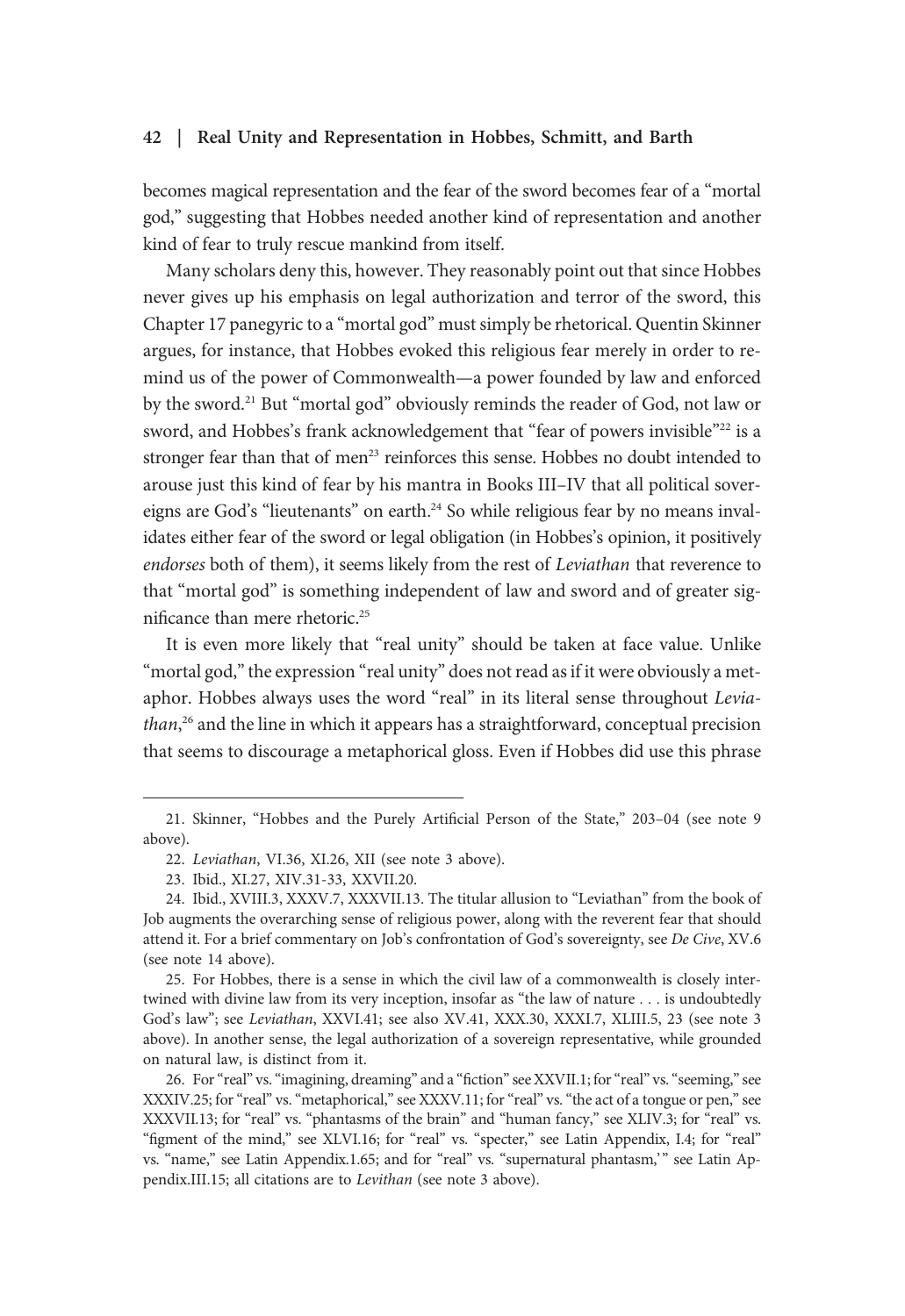in a metaphorical or rhetorical manner, his relationship with rhetoric and metaphor was strictly oriented towards the greater facilitation and illumination of truth. The most important question is not whether "real unity" or "mortal god" should be considered rhetorical or metaphorical, but rather why and how these two expressions help Hobbes to make a larger, substantive claim. We know, for instance, that Hobbes desperately wanted subjects to own their sovereign representative's actions,<sup>27</sup> and the apparatus of authorization that Hobbes outlines in Chapter 16 established a clear legal bond of legitimacy and responsibility between author and agent. But the depth of moral alienation that Hobbes was demanding of subjects to their sovereign taxed this legal bond to the breaking point.<sup>28</sup>

Ultimately the real unity of a mortal god accomplished for Hobbes what pure legality could not. By augmenting fear of man with fear of God and appealing to an organic interconnection between them all, Hobbes gave subjects two powerful new incentives for docility and obedience toward their sovereign. Eager to preserve social harmony and to honor God, they might more willingly reconcile themselves to an otherwise excessive power structure—but only if they really believed that there was indeed a social harmony to be had through their sovereign, quasi-divine representative. The narrative of social transformation and conversion announced by Hobbes in his "real unity" passage essentially assures his readers of precisely this scenario, and therefore however rhetorical, metaphorical, or mysterious the expression might seem, it has to refer to something the average seventeenth-century English reader would regard as objectively real and true.<sup>29</sup>

<sup>27.</sup> Ibid., XVIII.6–7, XVIII.3, XIX, XXI.7, and XXII.9; see also VIII.8, Review/Conclusion. 1–4. Skinner has himself argued that Hobbes's rhetoric ought to be taken in this way; see Quentin Skinner, Reason and Rhetoric in the Philosophy of Hobbes (New York: Cambridge University Press, 1996). And in regard to the "real unity" reference in Chapter 17 of Leviathan, Skinner has stated that "Hobbes is concerned not merely with the importance of joining disparate forces together, but with the need for a much stronger political bond"; see Quentin Skinner, Hobbes and Republican Liberty (Cambridge, U.K.: Cambridge University Press, 2008), 196–97.

<sup>28.</sup> For skepticism on precisely this point, see Jean Hampton, Hobbes and the Social Contract Tradition (New York: Cambridge University Press, 1986), 264; and Katrin Flikschuh, "Elusive Unity: The General Will in Hobbes and Kant," Hobbes Studies 25 (2012): 21–42, at 22: "Under no conditions does it seem either rational or plausible voluntarily to subject oneself whilst retaining responsibility for the actions of one's superior."

<sup>29.</sup> Garsten insists upon the exclusively "artificial" quality of Hobbes's representation and claims that Hobbes intended for subjects to "keep a certain psychological distance from the sovereign"; see Garsten, "Religion and Representation in Hobbes," 539 (see note 11 above). But Hobbes is famous for fostering in citizens precisely the opposite mentality: one of complete identification with their sovereign. A concomitant suggestion from Hobbes that they should "keep psychological distance" from their sovereign would contradict his stated aims and be counterproductive to them.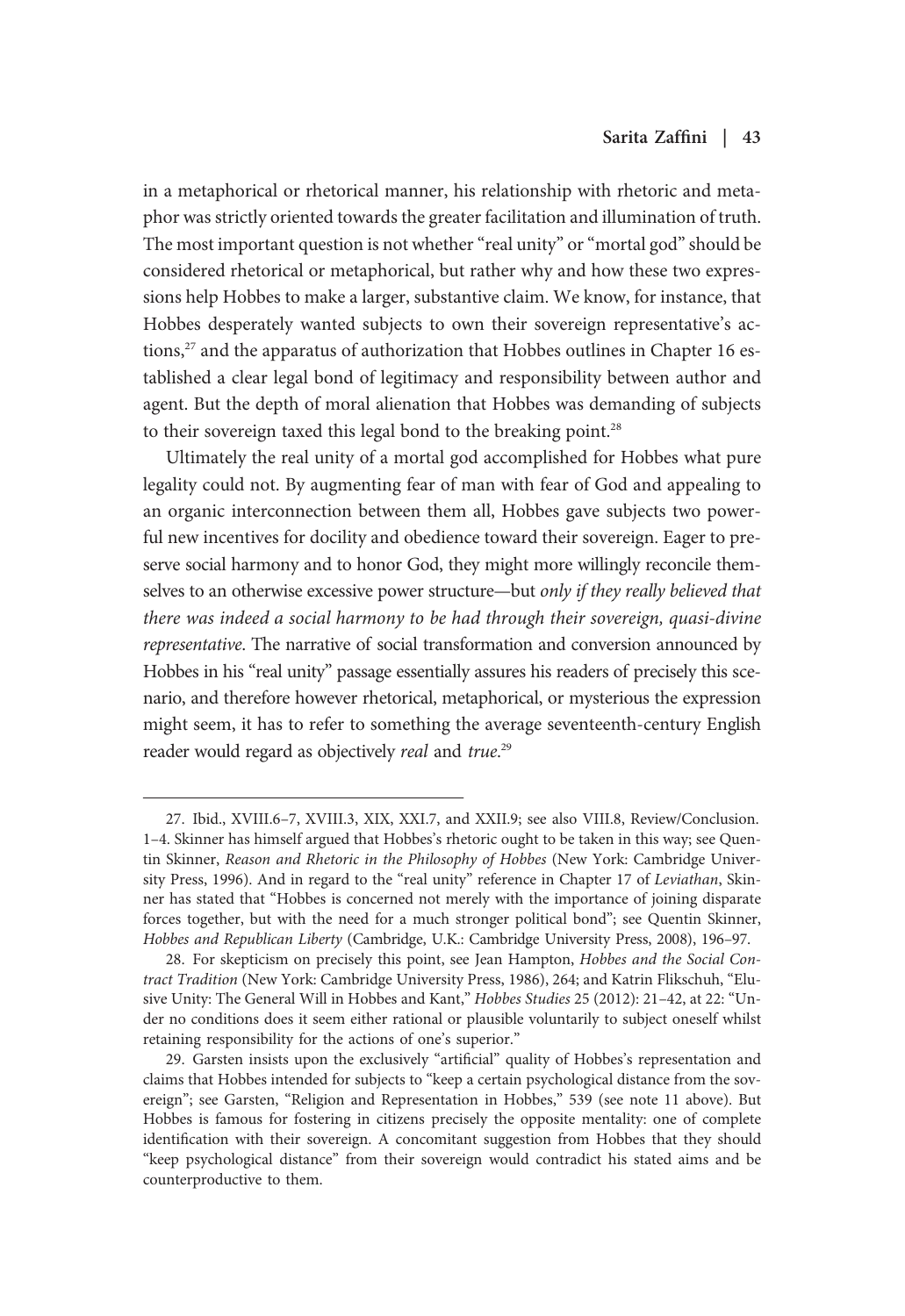Philip Pettit has observed that this passage has strong resonances to the Roman Catholic miracle of Eucharistic transubstantiation, in which the bread and wine of the sacrament are ontologically transformed into the body and blood of Christ. The very expression "real unity" has obvious similarities with the Roman Catholic term "real presence," which refers to the special quality of Christ's involvement in the sacrament. But it would be odd for Hobbes to positively allude to transubstantiation in this passage or in any other, given his explicit antipathy for the concept,<sup>30</sup> and Pettit suggests as much in his brief assessment of Hobbes's "real unity" passage as "ironic, even wicked."<sup>31</sup> But what if the mystical allusion in this passage is not wicked or ironic? Does it refer to transubstantiation at all? What is "real unity," and what did it mean to Hobbes's generation? An investigation is in order.

## "Real Unity" in Seventeenth-Century England

The expression "real unity" had a specific, precise meaning during the seventeenth century in England. In the available (and digitized) print literature from that period, "real unity" or "real union" occurs in over 400 books, tracts, or sermons. In the overwhelming majority of these texts, the expression has a deeply theological meaning: about 60 of the passages in question refer either to the Trinity (a union of persons within the Godhead) or to Jesus Christ's unique identity (a union of human and divine natures), and well over 300 of the passages refer to the relationship between Christ and believers.32 A sparse handful of passages refer to the physiological synergy of body parts in a living creature, but this particular category deserves consideration

<sup>30.</sup> Leviathan, XXXVII.13, XLIV.11, and XLVI.18 (see note 3 above).

<sup>31.</sup> Philip Pettit, Made with Words: Hobbes on Language, Mind, and Politics (Princeton, N.J.: Princeton University Press, 2008), 75. Many other scholars have followed Pettit both in making this transubstantiation connection and in rejecting or dismissing the allusion as ironic and rhetorical. See Victoria Kahn, The Future of Illusion: Political Theology and Early Modern Texts (Chicago: University of Chicago Press, 2014), 35–37; Mónica Brito Vieira, The Elements of Representation in Hobbes: Aesthetics, Theatre, Law, and Theology in the Construction of Hobbes's Theory of the State, Studies in the History of Political Thought, vol. 2 (Boston: Brill, 2009), 165– 66; and Garsten, "Religion and Representation in Hobbes" (see note 11 above).

<sup>32.</sup> These numbers come from author's study of 419 works published in England from 1600 to 1700; most of them were discovered through the Early English Books Online database (www.eebo.chadwyck.com), although some were found through archival research. Numerous references within one work were counted as one unless they did not have the same meaning. Of the 419 works, 304 refer to the relationship between Christ and believers (the church), 38 of them refer to Christ's identity, 25 refer to the Trinity, 14 refer to the "real presence" of the Eucharist, 22 refer to miscellaneous non-religious scenarios, 11 refer to miscellaneous religious scenarios, and 5 refer to the physiological union of parts within a living body. Details of this study are available from the author upon request.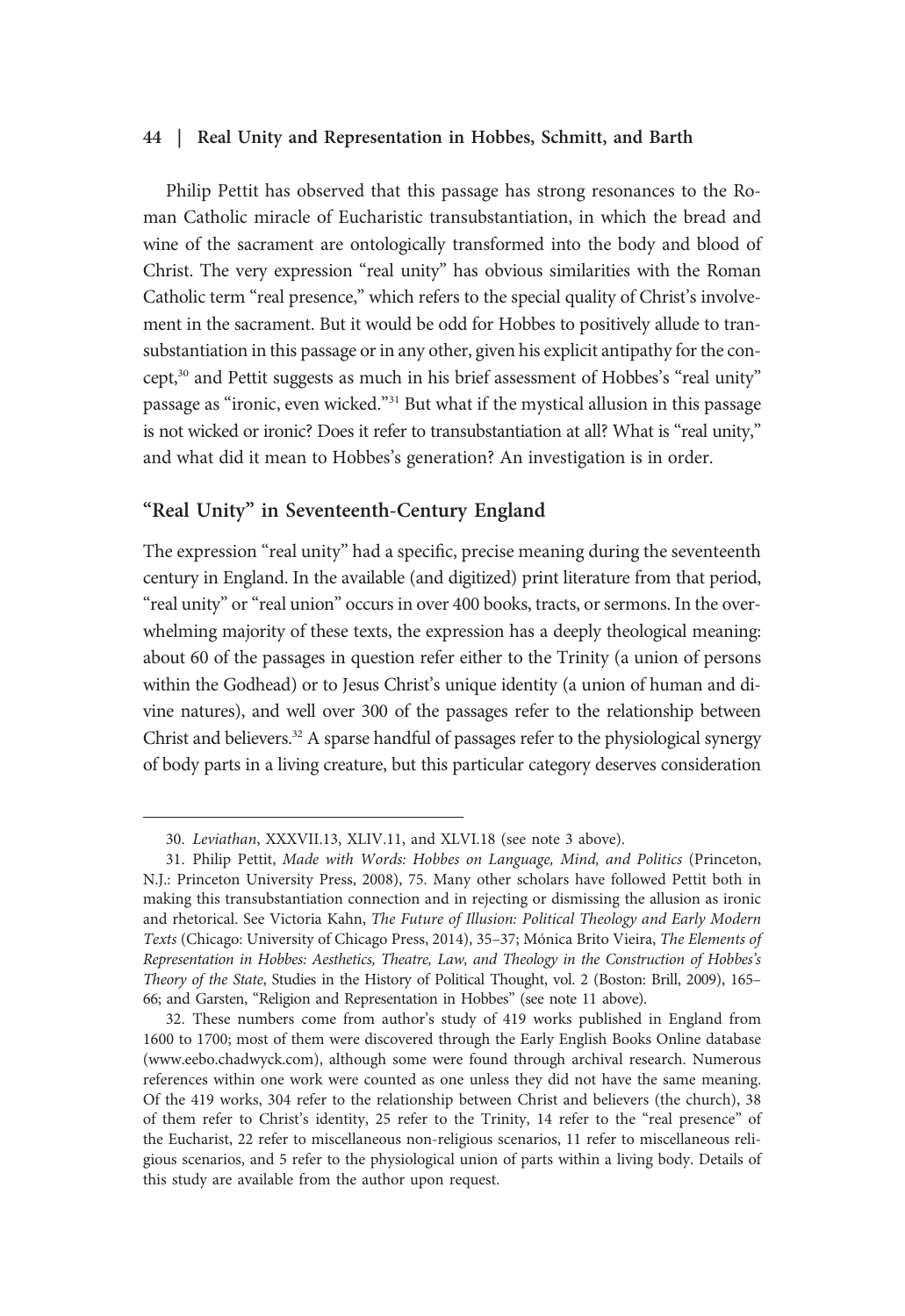before the others, if only for its obvious resonance with Hobbes's "body politic" metaphor.

According to certain metaphysical arguments made during the seventeenth century, the organs and parts of an animate body could be said to cohere by "real unity," in that their interrelation makes up one integral whole rather than a loose, divisible aggregate.<sup>33</sup> From ancient times, this scientific principle was frequently extended to human political associations: Plato, Aristotle, Cicero, and medieval classicist John of Salisbury<sup>34</sup> (among many others) argued that the political community should be regarded as a "body" by analogy, in which all members, functions, and roles seamlessly knit together in order to promote the greater life and health of the whole.<sup>35</sup> Nor did they think this image was *merely* metaphorical. Salisbury praised the ancients for their consensus that the "body politic ... should imitate nature,"<sup>36</sup> and for maintaining this position regardless of whether their respective methodologies were normative or descriptive. The classical theorists, whether idealists like Plato or empiricists like Aristotle and Cicero, agreed not only that human beings should mimic the order of creation but that in fact they do, most of the time.37 The term "body politic" was a metaphor and an aspirational aim, but it was also an observation about typical (or natural) human behavior.

Hobbes, however, heatedly denied this claim. He ridiculed Aristotle's allusion to bees and ants while pointedly distinguishing the kind of unity proper to "sociable" insects versus human beings: "The agreement of these creatures is natural;

<sup>33.</sup> These arguments are made in treatises by Anne Conway (1692) and Francis Gastrell (1696), among others, which are available at Early English Books Online (www.eebo.chadwyck .com).

<sup>34.</sup> See Plato, Republic, II.368d-369a, IV.434d–e (see note 34 above); Aristotle, Politics, sections 1254a, 1281b, 1290b; John Salisbury, Policraticus V (entire), in The Statesman's Book, trans. John Dickinson (New York: Russell & Russell, 1963); and Cicero, Offices, III.v–vi, in De Officiis, trans. Walter Miller (Cambridge, Mass.: Harvard University Press, 1975).

<sup>35.</sup> It is true that Aristotle criticizes Plato's Republic for turning the state into "an individual person" (at Politics 1261a), but he later does the very same himself: "On their joining together, the multitude, with its many feet and hands and having many senses, becomes like a single human being" (1281b4-6). Aristotle's initial statement had more to do with a concern about potential uniformity, rather than organic coherence; he was rejecting the former, but not necessarily the latter. See the previous note for sources.

<sup>36.</sup> Salisbury, Policraticus, V.xxi (see note 34 above).

<sup>37.</sup> Plato's pervasive use of parable and metaphor, as well as his deep concern about the objects of our thoughtless imitation at his Republic, III.395ff, X.596ff, should illustrate this point sufficiently, but see also his Republic, III.400d-403c. In Aristotle, Cicero, and Salisbury, the examples are too numerous to cite, but for a sampling, see Aristotle, Politics, 1252b, 1253a, 1256b; Cicero, Offices, I.vi, I.xvi–xvii, I.xliv; and Salisbury, Policraticus V (entire) (see note 34 above for these sources).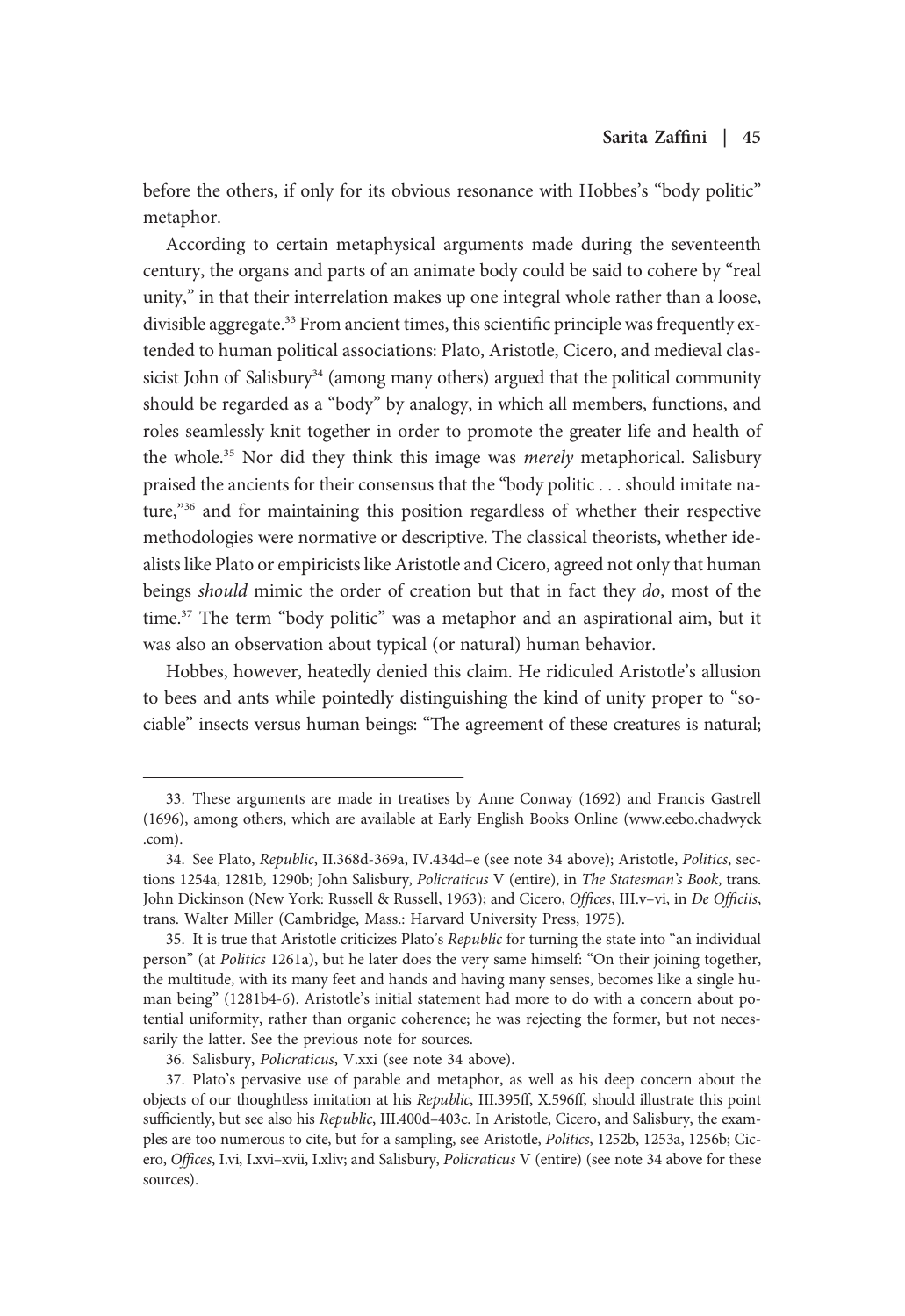that of men, is by covenant only, which is artificial."<sup>38</sup> Human beings cannot cohere the way ants or bees do because, by nature, "man to man is an arrant wolf"<sup>39</sup>-every interaction between them constitutes some version of war, motivated either by competition or fear.<sup>40</sup> The only cooperative truce they can manage is one in which they continue to interact with each other in fear, not of each other, but of a common power who will punish them for overt violence.<sup>41</sup> This arrangement enables a certain degree of tense but safe, social collaboration. What it does not and cannot create, however, is a genuine unity amongst those terror-stricken individuals—let alone the kind of organic cohesion implied in analogies to bees, ants, and physiological bodies. The mystery, therefore, is how Hobbes ends up with just that: a commonwealth made up of individuals with such close association that they live, think, speak, and move as one corporate personality. This secondary political ontology in Leviathan certainly resonates with the ancient and classical image of the body politic, but how Hobbes arrived there, especially considering his initial rejection of that principle, is unclear.

However murky this metamorphosis, it obviously occurs in, by, and through a personal representative: "a multitude of men are made one person, when they are by one man, or one person, represented."<sup>42</sup> Hobbes is even clearer about this in his Chapter 42 refutation of Cardinal Bellarmine's Aristotelian arguments: "It is true that [the members of a commonwealth] cohere together; but they depend only on the sovereign which is the soul of the commonwealth. Which failing, the commonwealth is dissolved into a civil war, no man so much as cohering to another, for want of a common dependence on a known sovereign, just as the members of the natural body dissolve into earth, for want of a soul to hold them together."<sup>43</sup> This is yet another aspect in which Hobbes's body politic diverges from the ancient/classical model. According to Aristotle, Cicero, and Salisbury, the organic unity of the polis derived from human nature itself, not from any authoritative figure. Cicero in fact argued that political leaders who dared to attack this"universal society" of the commonwealth should be removed: "Just as we cut off those members of the body which have got no longer either blood or spirits in them, and serve but to infect and corrupt the rest; so should those monsters ... be cut off, as

<sup>38.</sup> Leviathan, XVII.6–12 (see note 3 above).

<sup>39.</sup> Thomas Hobbes, Philosophical Rudiments Concerning Government and Society, 11 vols., in The English Works of Thomas Hobbes of Malmesbury (London: John Bohn, 1841), vol. 2, ii.

<sup>40.</sup> Leviathan, XIII.4–9 (see note 3 above).

<sup>41.</sup> Ibid., XIII.10 and XIV.4–5.

<sup>42.</sup> Ibid., XVI.13.

<sup>43.</sup> Ibid., XLII.125.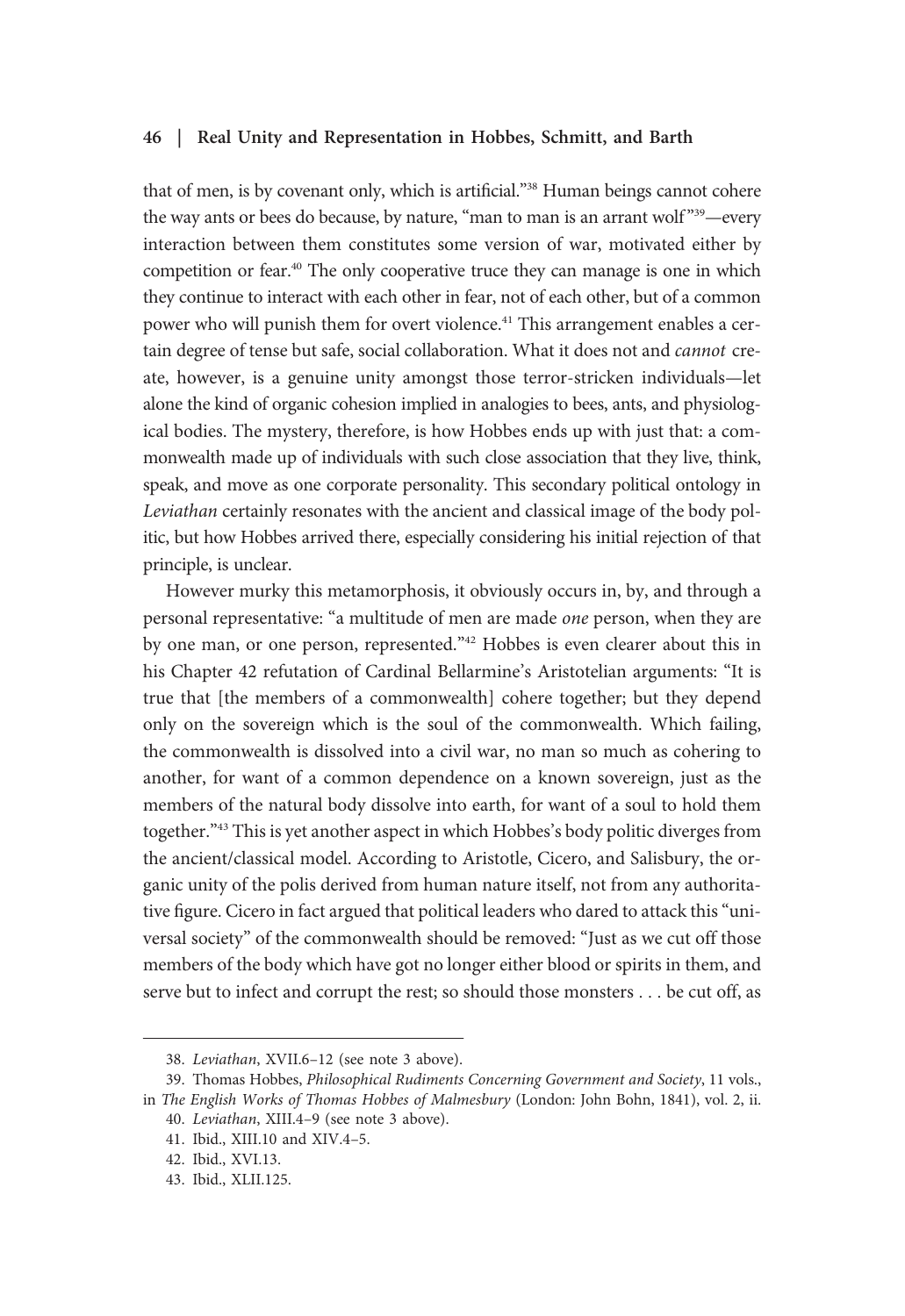it were, and separated from the body and society of mankind."<sup>44</sup> Cohesion in the classical "body politic" relied far less upon the guiding head than upon natural harmony of all the other members involved, and sometimes even decapitation was necessary in order to preserve this intrinsic unity. The body politic depicted by Hobbes in Leviathan, however, cannot be regarded a body at all, apart from its ruling head. This commonwealth is created, sustained, and maintained by one person—there is no cooperation, no unity, no security, no movement, no action, no life, no being without the representative of the commonwealth. In this sense, the representative is not only the sine qua non of the commonwealth, the representative is the commonwealth (and vice versa).

In short, the physiological understanding of "real unity," popular amongst the ancients, clashes with Hobbes's narrative at least as often as it enlightens. And if it were the only possible context from which he could have drawn that pregnant expression, we would be forced to conclude that this is yet another case in which Thomas Hobbes borrowed, and then unceremoniously dismantled, a traditional belief for his own ends. But the overwhelming usage of "real unity" during the seventeenth century did not even refer to this ancient physiological context; it referred to Jesus Christ's unique relationship to the members of his church body, and it is almost impossible that Hobbes would not have known this. When Oliver Cromwell famously appealed to the real unity enjoyed by all believers who were members of Christ's "body,"<sup>45</sup> he was merely echoing familiar theological concepts and terminology at the time. As early as 1597, eminent clergyman Richard Hooker wrote extensively on the believer's "actual incorporation into that society which hath [Christ] for their Head, and doth make together with him one Body." He assured his readers that even if all those individuals"be in number as the stars of heaven" and divided by time and place, they are "notwithstanding, coupled every one to Christ their Head, and all unto every particular person amongst themselves, inasmuch as

<sup>44.</sup> Cicero, Offices, Essays, and Letters, trans. Thomas Cockman (New York: E. P. Dutton & Co. Inc., 1930), III.vi (p. 125).

<sup>45.</sup> The letter (dated September 14, 1645) was addressed to Parliament: "All that believe have the real unity, which is most glorious; because inward, and spiritual, in the Body, and to the Head." Several treatises mention or analyze this widely publicized letter of Cromwell's. See Samuel Rutherford, A Survey of the Spiritual Antichrist (1648), 250–54, available at https:// quod.lib.umich.edu/e/eebo/A57980.0001.001?view=toc; Edward Bowles, Manifest Truth (London, 1646), 70, available at https://quod.lib.umich.edu/e/eebo/A28914.0001.001?view=toc; Abraham Babington, An Answer to a Discourse Entitled, Truth It's Manifest, &c, (1648?), 145-56, available at https://quod.lib.umich.edu/e/eebo2/A76572.0001.001?view = toc; and Nicholas Lockyer, A Little Stone out of the Mountain Church-Order Briefly Opened (Leith, 1652), 148, available at https://quod .lib.umich.edu/cgi/t/text/text-idx?c = eebo2;idno =  $A66932.0001.001$ .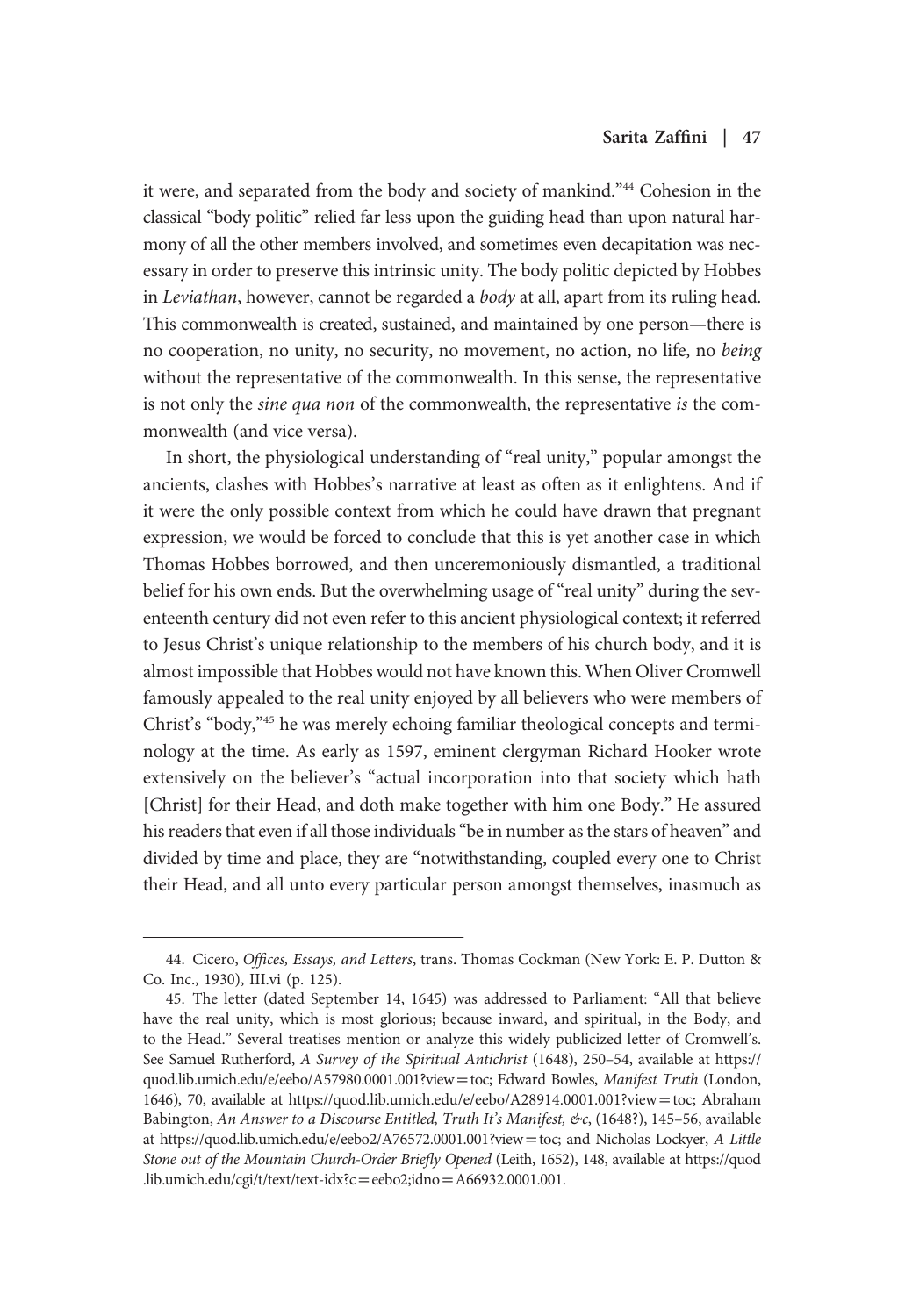the Spirit ... doth so formalize, unite and actuate his whole race, as if both he and they were so many limbs compacted into one body, by being quickened all with one and the same soul."<sup>46</sup> This theological language simultaneously alludes to the classical physiological tradition of the body politic and also emphasizes the crucial role of the "head" for this social corporation.

The ecclesiological image of Christ's body figured prominently in theological treatises of the period and ultimately made its way into formal pronouncements of the Westminster Assembly (1643–53), a special commission of Parliament tasked to investigate and develop doctrinal and liturgical reforms for the Church of England. The 1647 Westminster Catechism (two years before Cromwell's letter, four years before the first edition of Leviathan) plainly asserted that Jesus Christ was "anointed" by God the Father to be both "mediator" and "public person" on behalf of all believers. This legal status is consummated in a "real" connection between Christ and his people: "The union which the elect have with Christ is the work of God's grace, whereby they are spiritually and mystically, yet really and inseparably, joined to Christ as their head and husband."<sup>47</sup> And by ontological, physiological necessity, this vital relationship of "union and communion ... mutual love and fellowship" is also shared amongst those who have Christ as their "public person," for they are all "members of the same mystical body."<sup>48</sup> All the high points of Thomas Hobbes's commonwealth representation are present in this terse theological confession: the legality, the creator-"head," the ontological identification, the metaphorical body, and the "real unity." The telltale references in Leviathan to a "mortal god," to a corporate body, to reverence and awe, to profound social unity, and to the indispensability of a salvific central figure, all suggest that Christ's representation was an important prototype for Hobbes's political representation—rationalist underpinnings notwithstanding.

But before we undertake a more sustained examination of Christological representation and its political counterpart (with help from Schmitt and Barth), something needs to be said about Hobbes's admittedly complicated treatment of Christ's persona throughout his books. Hobbes struggled to explain Jesus Christ's deliberately pacifist, apolitical tenure on earth, and throughout his works, he was much more likely to recommend the religious figures of Moses or other Israelite chiefs and judges than Christ as prototypes for his civil sovereign. He generally portrayed Christ's New

<sup>46.</sup> Richard Hooker, Of the Laws of Ecclesiastical Polity, vol. V, Everyman's Library 202 (New York: J.M. Dent & Sons Ltd., 1954), 228, 233.

<sup>47.</sup> Westminster Larger Catechism (1647), Question 66, emphasis added; available at https:// prts.edu/wp-content/uploads/2013/09/Larger\_Catechism.pdf.

<sup>48.</sup> Ibid., Question 168.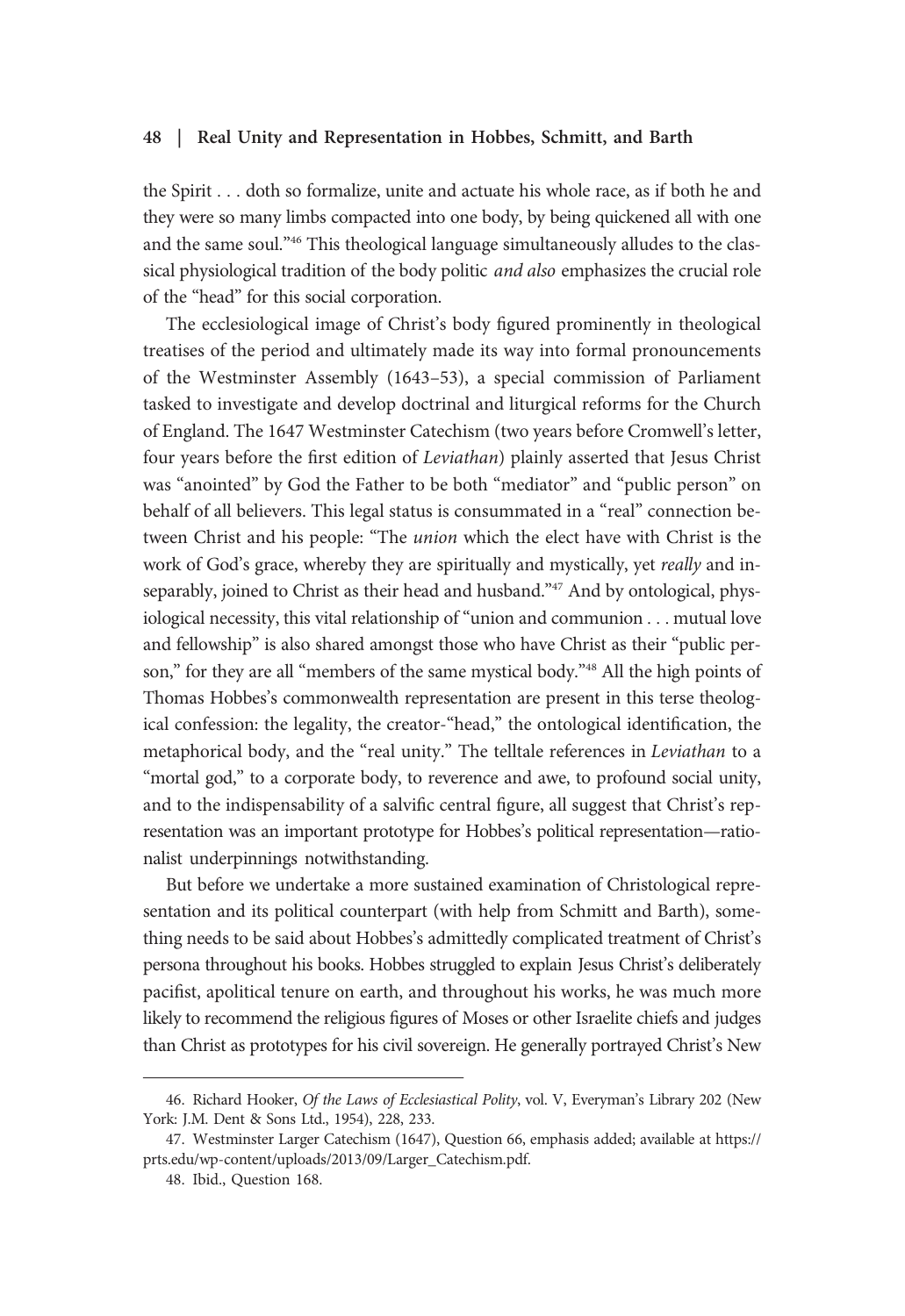Testament administration as an unusual and completely temporary departure from the ideal political model presented in Israel's earlier theocratic period.<sup>49</sup> This tendency in Hobbes to contextualize Christ's political significance by relegating it to some future eschatological realm might seem to invalidate the allegation of this article that Hobbes's concept of representation is heavily Christological in form and tone. But I argue that despite Hobbes's skepticism about Christ—and because of it—his civil sovereign is an impressively Christological instantiation in the secular realm, not least because the Israelite prophets, priests, kings, and judges that he prefers over Christ are generally considered to be messianic pre-figures already.<sup>50</sup> In shaping his civil sovereign as an exalted prophet, priest, and king in the tradition of Israel's ecclesiastical tradition, he was inadvertently envisioning a messianic—or in Christianity's terms, a Christological—office. That he pointedly questioned Christ's own Christological credentials in this matter is ironic,<sup>51</sup> but it does not nullify the paradigmatically Christological cast of political sovereignty in his thought.

Moreover, Hobbes seemed less troubled by Christ's actual behavior or role than by the anti-political applications that could be (and were) drawn from them, often in the way of denying ecclesiastical and political authorities certain authoritative or mediatorial functions in order to uphold the prerogative of Christ in those particulars.<sup>52</sup> Hobbes was eager to correct these misapplications by either dismissing Christ's contributions as purely spiritual and therefore politically irrelevant, or (more powerfully) by humanizing and relativizing them to recognizable socio-political roles. His notorious iteration of the Trinity, for instance, demoted Christ to the same level as Moses,<sup>53</sup> and in several places he emphatically insisted that Christ's representative office, "to

<sup>49.</sup> Hobbes carefully distinguishes Christ's "kingdom of heaven" from the earthly kingdoms of prophets, priests, and kings of all eras. See Hobbes, De Corpore Politico, XXV.7 and XXXXVI.4, 9 (see note 14 above); Hobbes, De Cive, XVII.4–6 (see note 14 above); and Leviathan, XXXV.11-3 (see note 3 above). For a well-known analysis of Hobbes's eschatology, see J. G. A. Pocock, "Time, History and Eschatology in the Thought of Thomas Hobbes," in his Politics, Language, and Time: Essays on Political Thought and History (Chicago: University of Chicago Press, 1989), 148–201.

<sup>50.</sup> Hobbes says that "... by Christ is understood that same king, who was promised from God by Moses and the prophets for to be the king and Savior of the world . . . , " in De Cive, XVII.11 (see note 14 above).

<sup>51.</sup> Hobbes does his best to emphasize the "kingly" aspects of Christ's character, but cannot avoid or deny his deliberate abdication of earthly rule; see De Cive, XVII.1–3, 6 (see note 14 above); and also XLII.6 (see note 3 above).

<sup>52.</sup> Leviathan, XLVII.4.

<sup>53.</sup> Ibid., XVI.12, XLI.9, XLII.3. For a more sustained treatment of Hobbes's doctrine of the Trinity and its significance for his concept of representation, see Brito Vieira, The Elements of Representation in Hobbes, 209–34 (see note 31 above).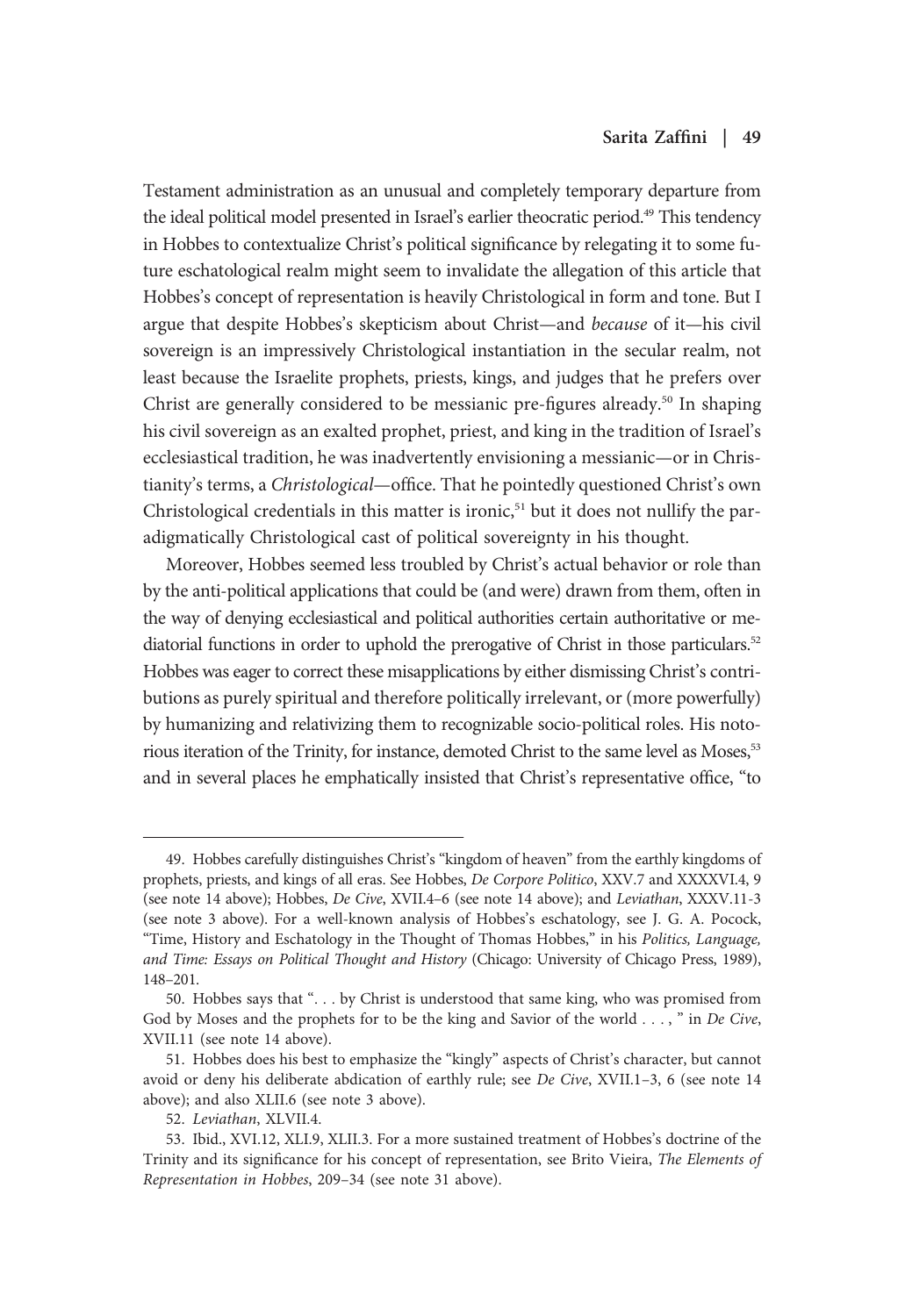speak properly, was not that of a king, but of a viceroy, such as Moses's kingdom was."<sup>54</sup> But this reduction of Christ's rank from unapproachable divinity to honored human prophet should not necessarily be viewed as a rejection so much as an affirmation of Christ's role as an exemplar for civil sovereignty. Hobbes was very interested in the relevance of Christ's unique persona and office as long as they could be converted from the subjective, spiritual realm into an objective, political form. He affirmed the existence of Christ's so-called "mystical body," for instance, and had no problem referring to Christ as the "head of his body the Church."<sup>55</sup> But unless that headship could receive concrete, political expression on earth, the title was only valid in potentia, awaiting the judgement day and Christ's return on earth.<sup>56</sup> In the interim, Hobbes extended Christ's appellation to all human sovereigns, declaring that "there are as many catholic churches as there are heads of churches. And there as many heads as there are Christian kingdoms and republics."<sup>57</sup>

Hobbes liberally plundered biblical and patristic history for personages who exemplified the qualities and attributes of civil sovereignty as he understood it, from Abraham to Constantine. And although he often showed a marked preference for the legacy of those who wielded the sword, Hobbes could not ignore or avoid the powerful images associated with Jesus Christ, and, in particular, the renowned Pauline metaphor of Christ's headship of his church-body.<sup>58</sup> This organicist analogy haunts the pages of Hobbes's works and profoundly influences his portrayals of civil sovereignty. The "real unity" of his commonwealth is yet another instance of the debt Hobbes owes to this Christological formula, and it reveals the extent to which the theological structure of Hobbes's sovereign is uniquely Christian rather

<sup>54.</sup> De Cive, XVII.4; see also De Corpore Politico, XXVI.7 (see note 14 above for both sources). In Leviathan, XLI:3,7, he writes: "For he was Messiah, that is, the Christ, that is, the Anointed Priest, and the Sovereign Prophet of God; that is to say, he was to have all the power that was in Moses the Prophet, in the High Priests that succeeded Moses, and in the Kings that succeeded the Priests" (see note 3 above).

<sup>55.</sup> Leviathan, Latin Appendix II.22: "Since the number of those elected by God, scattered over the whole of the earth and having as head in heaven Jesus Christ himself, is called, and is, the true church, unique and most catholic, it is also that in which we profess to believe in the creed of the faith" (see note 3 above).

<sup>56.</sup> De Cive, XVII.22 (see note 14 above).

<sup>57.</sup> Leviathan, Latin Appendix II.22 (see note 3 above).

<sup>58.</sup> For Paul's original statements, see Romans 12:4; I Corinthians 11:13, 12:12–14; Ephesians 4:3–4,15–6, 5:22–32; and Colossians 1:24, 2:9–10,19, 3:15. Hobbes says in one place that his sovereign should be regarded as the "soul" of the commonwealth, rather than the "head" in De Cive, VI); also see Leviathan, Introduction, XXI.21, XXIX.23, XLII.125. However, he often refers to his sovereign as head anyway, especially in religious contexts in De Cive, XVII.28 (see note 14 above); and Leviathan, XXXVII.13, XLII.116, Latin Appendix II.22 (see note 3 above).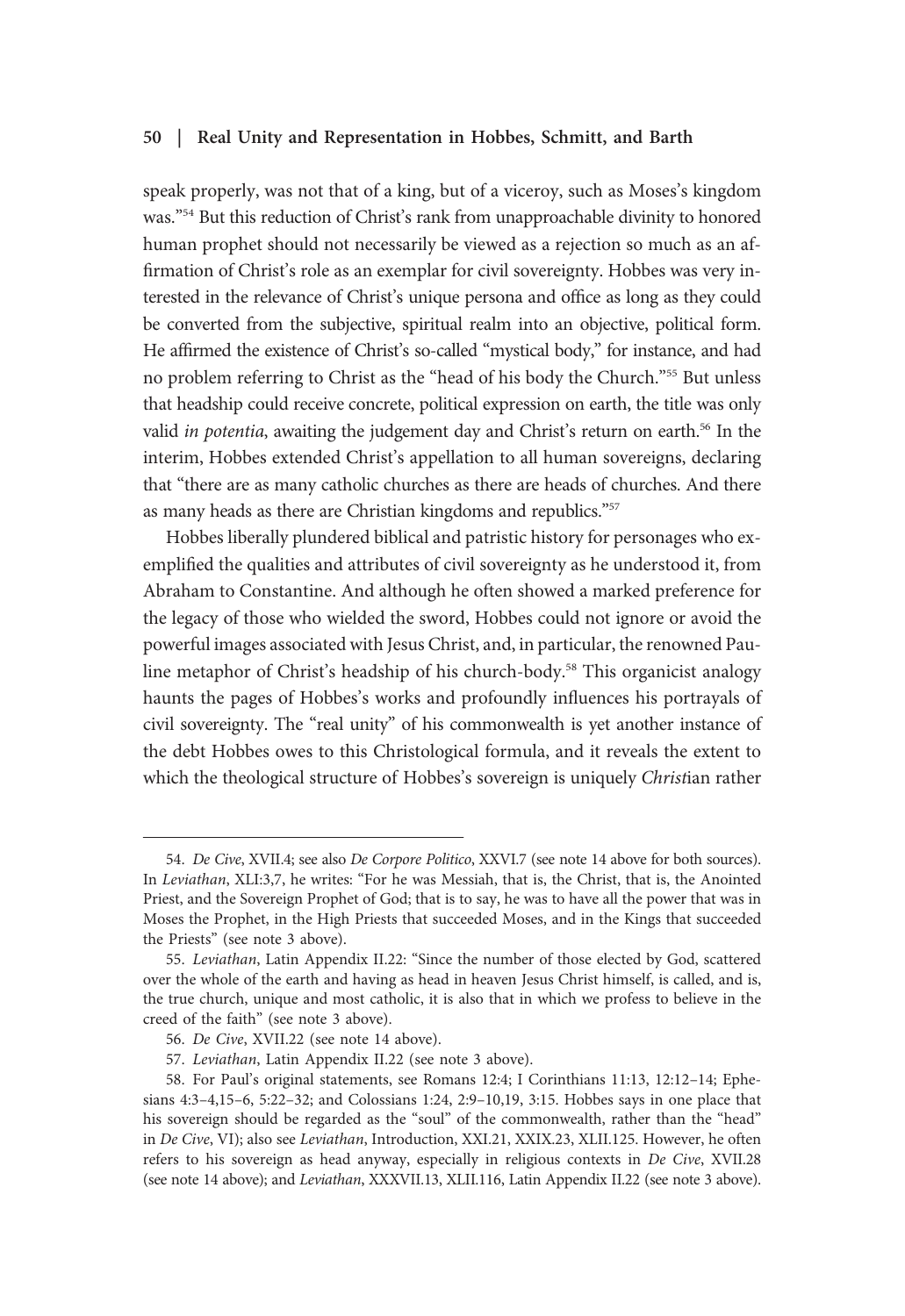than simply Mosaic or Constantinian. The representation of Christ has a mystical, profoundly ontological aspect to it that transcends other human representations—even those in the religious sphere, and certainly those in the political or economic sphere. It is a legitimate representation, yes, but it is qualitatively different from the usual legal-rationalist types. Let us call it theological representation.

# Theological Representation in Schmitt and Barth

If Hanna Pitkin's comprehensive research work is any indication, the meaning and importance of theological representation has been categorically neglected. In her book The Concept of Representation, Pitkin briefly mentions in an appendix on etymology that the term representation was used by ecclesiastical clerics in the high Middle Ages to mean "a kind of mystical embodiment," but that shortly thereafter, this esoteric usage converted back into a traditional "symbolic" understanding, depending for its power and authority upon the "nonrational belief of the audience."<sup>59</sup> In reducing theological representation to symbolic representation, Pitkin may have missed a brilliant Wittgensteinian opportunity to investigate an unfamiliar cultural context (the religious and doctrinal) for a potentially unique meaning and usage. The "mystical" understanding of representation, as she called it, cannot be fully collapsed into either "symbolic" or "legal" categories, although it shares characteristics with both contexts. Theological representation has its own special meaning and intellectual evolution: the notion of Christ as representative appeared at least as early as the third-century patristic period,<sup>60</sup> gained momentum during the medieval era,<sup>61</sup> came into its own with seventeenth- and eighteenth-century "federal theology,"<sup>62</sup> and

<sup>59.</sup> Hanna Fenichel Pitkin, The Concept of Representation (Berkeley: University of California Press, 1967), 105, 241–42.

<sup>60.</sup> See Mónica Brito Vieira and David Runciman, Representation (Malden, Mass.: Polity Press, 2008), 9–10, for a brief description of Tertullian's third-century contribution.

<sup>61.</sup> For research on how this theological understanding shaped medieval politics, see Ernst Hartwig Kantorowicz, The King's Two Bodies: A Study in Mediaeval Political Theology (Princeton, N.J: Princeton University Press, 1997); and Francis Oakley, The Mortgage of the Past: Reshaping the Ancient Political Inheritance (1050–1300) (New Haven, Conn.: Yale University Press, 2012), 138–84.

<sup>62.</sup> There are a few broad studies on the connection between "federal theology" and political federalism, such as Charles S. McCoy, J. Wayne Baker, and Heinrich Bullinger, Fountainhead of Federalism: Heinrich Bullinger and the Covenantal Tradition (Louisville, Ky.: Westminster/John Knox Press, 1991); and Daniel Judah Elazar and John Kincaid, eds., The Covenant Connection: From Federal Theology to Modern Federalism (Lanham, Md: Lexington Books, 2000). However, David A. Weir, in The Origins of the Federal Theology in Sixteenth-Century Reformation Thought (New York: Clarendon Press, 1990), takes a more in-depth look at the doctrinal principles. The best sources for "federal theology" are often little-known theological treatises that do not advertise themselves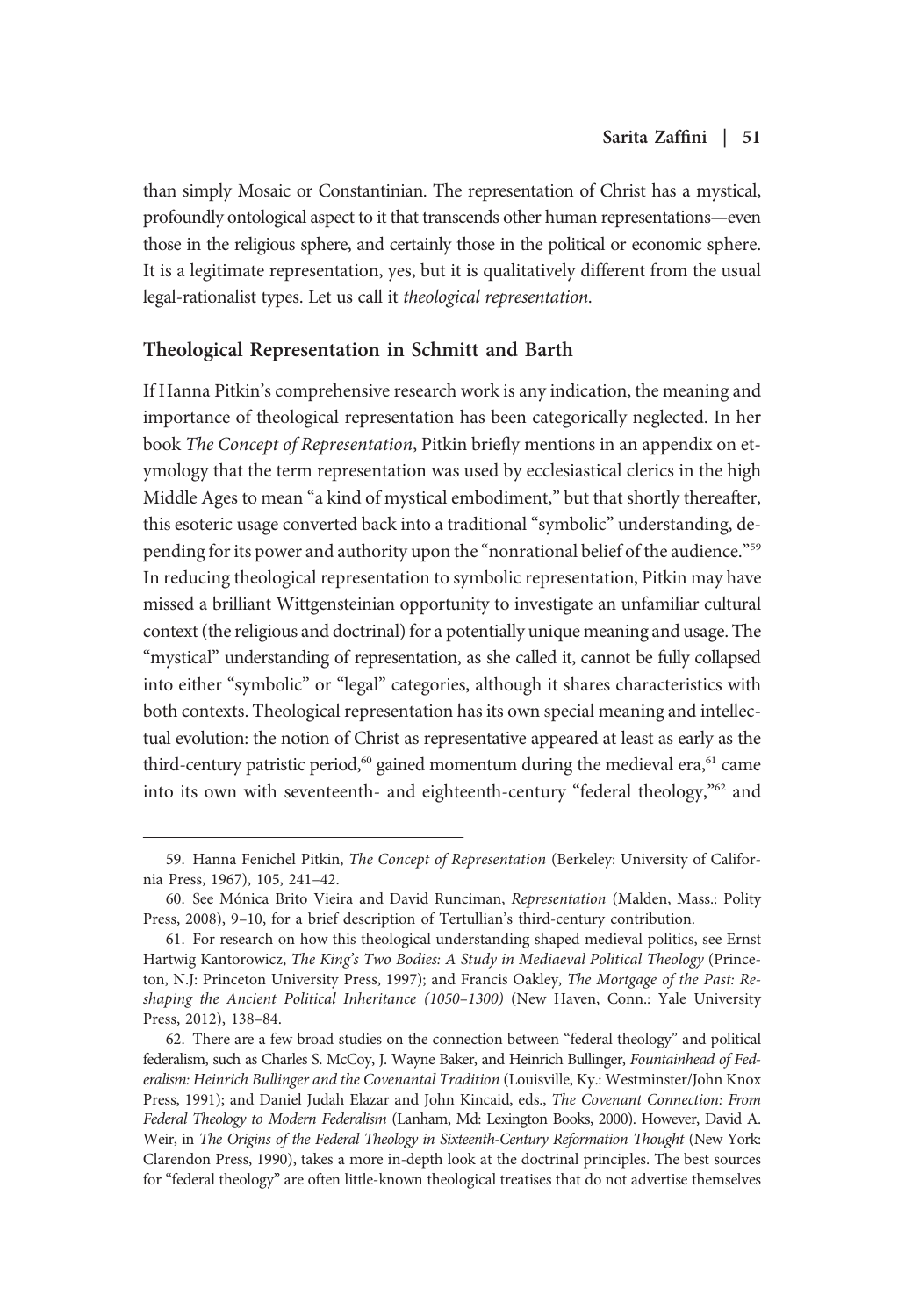developed dramatic, existential appeal in the twentieth century.<sup>63</sup> The context for theological representation is very much alive.

But many modern theorists of "representation" continue to pass over it. Even Carl Schmitt, with his well-known theological interests, failed to completely or unequivocally explicate the Christological significance in his own analysis of representation in Leviathan, although he made an oblique reference to the martyrdom of Hobbes's great monster due to "traditional Jewish interpretations" that seems to suggest Schmitt's awareness of the parallel.<sup>64</sup> What he did recognize was that Hobbes's representation bore very little resemblance to the usual rationalist/legal model made popular by political liberalism. First of all, Hobbes had only asserted individualism in order to expose its horrors and then "deny and negate" it.<sup>65</sup> Terrified by fear in the state of nature, "anguished individuals" in Leviathan do indeed gather and voluntarily agree one with another to end their untenable isolation, but, according to Schmitt, their rationalistic consensus cannot even begin to achieve the "condition of unity and peace" they all desire. Instead, as if in answer to their unanimous realization, "suddenly there stands in front of them a new god. Who is this god who brings peace and security ... who transforms wolves into citizens and through this miracle proves himself to be a god?" He is a "sovereign person brought about by representation," and this"sovereign-representative person is much more than the sum total of all the participating wills... . The new god is transcendent vis-à-vis all contractual partners of the covenant and vis-à-vis the sum total." In this sense, the unity that this god is able to create amongst them in himself—"the state"—is "something more than and something different from a covenant concluded by individuals."<sup>66</sup>

According to Schmitt, the climactic liberation from the state of nature in Leviathan marks the limitation and death of rationalist individualism, not its triumph; atomism was the original crisis, and thus atomism can hardly be the solution. A legal contract between rationalist individuals formally expresses their unanimous agreement that they need a new nature, but it has no power to actually

as comprehensive treatments of the subject, such as Andrew Murray, The Two Covenants (New York: Flemming H. Revell, 1898); of specific relevance to this article is his chapter X, "Jesus, the Mediator of the New Covenant," at 88–96.

<sup>63.</sup> See Jeannine Michele Graham, Representation and Substitution in the Atonement Theologies of Dorothee Sölle, John Macquarrie, and Karl Barth (New York: Peter Lang International Academic Publishers, 2005).

<sup>64.</sup> See Carl Schmitt, The Leviathan in the State Theory of Thomas Hobbes: Meaning and Failure of a Political Symbol, trans. George Schwab (Chicago: University of Chicago Press, 2008), 82.

<sup>65.</sup> Ibid., 68.

<sup>66.</sup> Ibid., 31–34.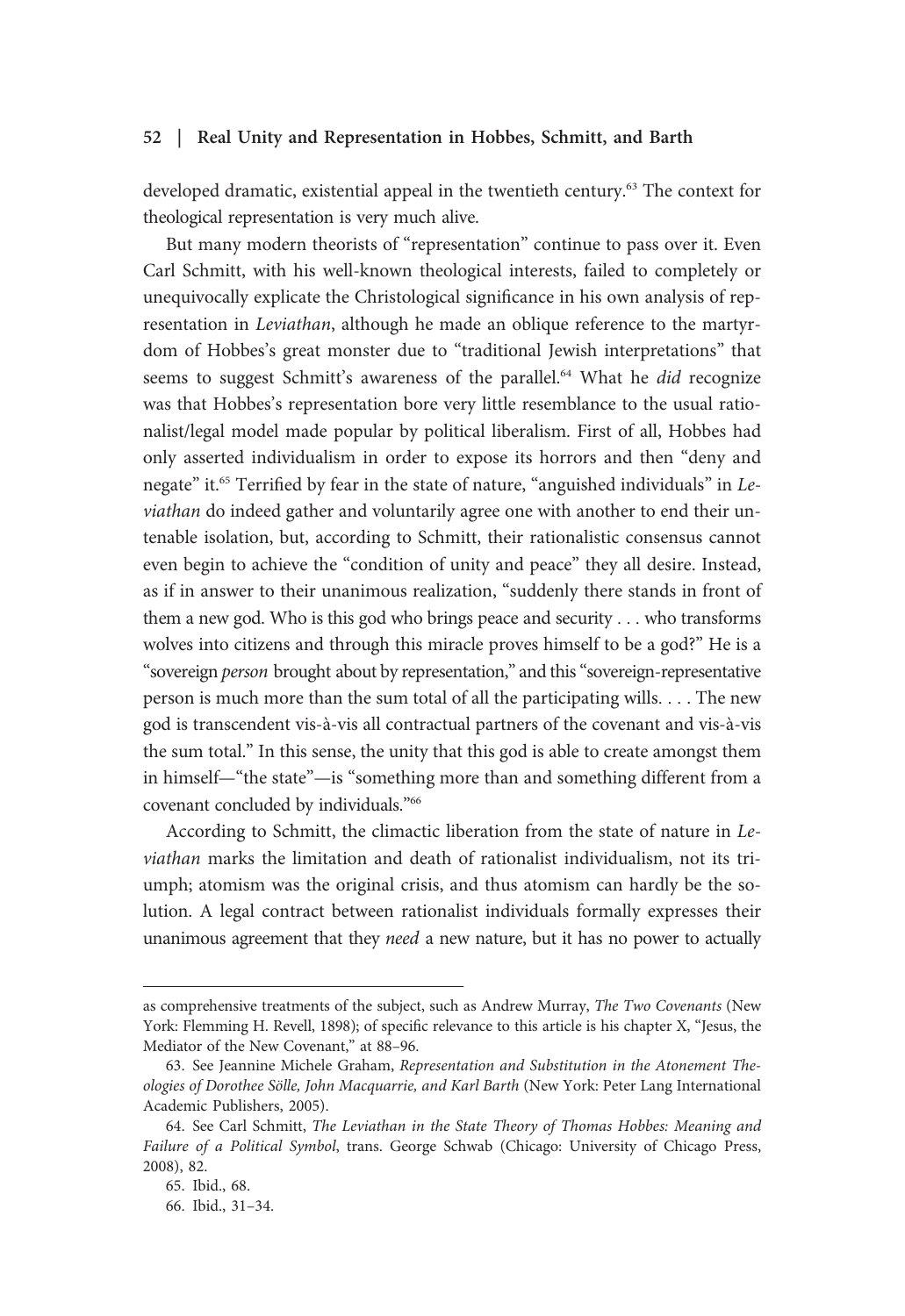grant them that nature. As Schmitt often emphasized in his indefatigable struggle against liberalism, a starkly legal, impersonal, economic representation produced by consenting individuals does not accomplish much, particularly when a drastic ontological transformation is needed.67 Although Schmitt struggled to properly name or define the representation that can convert human nature, he was adamant that such a representation exists (in Hobbes's Leviathan, no less), and he described it as "juristic" rather than merely "legal," by which he meant that it is grounded upon legality but cannot be reduced to legality. According to Schmitt, this juristic representation is deeply personal, totalizing, and even miraculous. He famously praised the Roman Catholic Church for exhibiting precisely this type of representation,<sup>68</sup> and in his analysis on both church and state - and Hobbes's Leviathan -Schmitt tirelessly drew attention to instances of "juristic" (which is to say, both "rational" and "personal") representation. According to this type of representation, there is always a central human figure who has transformative capabilities with regard to his subjects: he alone is able to do for them what they could not naturally do for themselves by actively converting each of them into a cohesive whole.

As discussed previously, and in defense of Schmitt's interpretation, Hobbes does state that the Sovereign Representative himself deliberately and personally "reduces their wills, by plurality of voices unto one will," rather than this being a default, automatic result of rationalistic consensus.<sup>69</sup> And his suggestive appellation "mortal god" implies that this representation conveys at least the spirit (if not the presence) of supernatural power. Schmitt's contemporary, twentieth-century theologian Karl Barth, had this same impression of Hobbes's narrative, although he was considerably less pleased about it than Schmitt. In a passage lamenting the "so-called totalitarian states or dictatorships of our own century," Barth accused Hobbes of being the progenitor of this "political absolutism" by setting up an "earthly God" amongst men, adding darkly that "along the lines of the polemic which was the purpose of his book" Hobbes might easily have called his Sovereign Representative "the true God-man," directly mimicking that "very different God-man" of Christianity.<sup>70</sup> This latter figure is, of course, Jesus Christ,<sup>71</sup> and although Barth does

<sup>67.</sup> Schmitt, Roman Catholicism and Political Form, 18–19, 21, 25–26 (see note 1 above). 68. Ibid., 14–15, 21.

<sup>69.</sup> Leviathan, XVII.13 (see note 14 above).

<sup>70.</sup> Karl Barth, The Christian Life: Church Dogmatics, IV.4; Lecture Fragments, sec. 78, pp. 220– 21 (see note 4 above).

<sup>71.</sup> Barth often refers to Christ as the "God-man." See Karl Barth, The Göttingen Dogmatics: Instruction in the Christian Religion, ed. Hannelotte Reiffen, trans. Geoffrey William Bromiley, 1st English ed. (Grand Rapids, Mich.: W. B. Eerdmans, 1991), secs. 5–6, 17 (pp. 90, 139–42, 162–63, 429); Karl Barth, Church Dogmatics. The Doctrine of the Word of God, vol. I, part 1, ed. Geoffrey William Bromiley and Thomas F. Torrance (Edinburgh, U.K.: T&T Clark, 1936), sec. 13 (p. 24);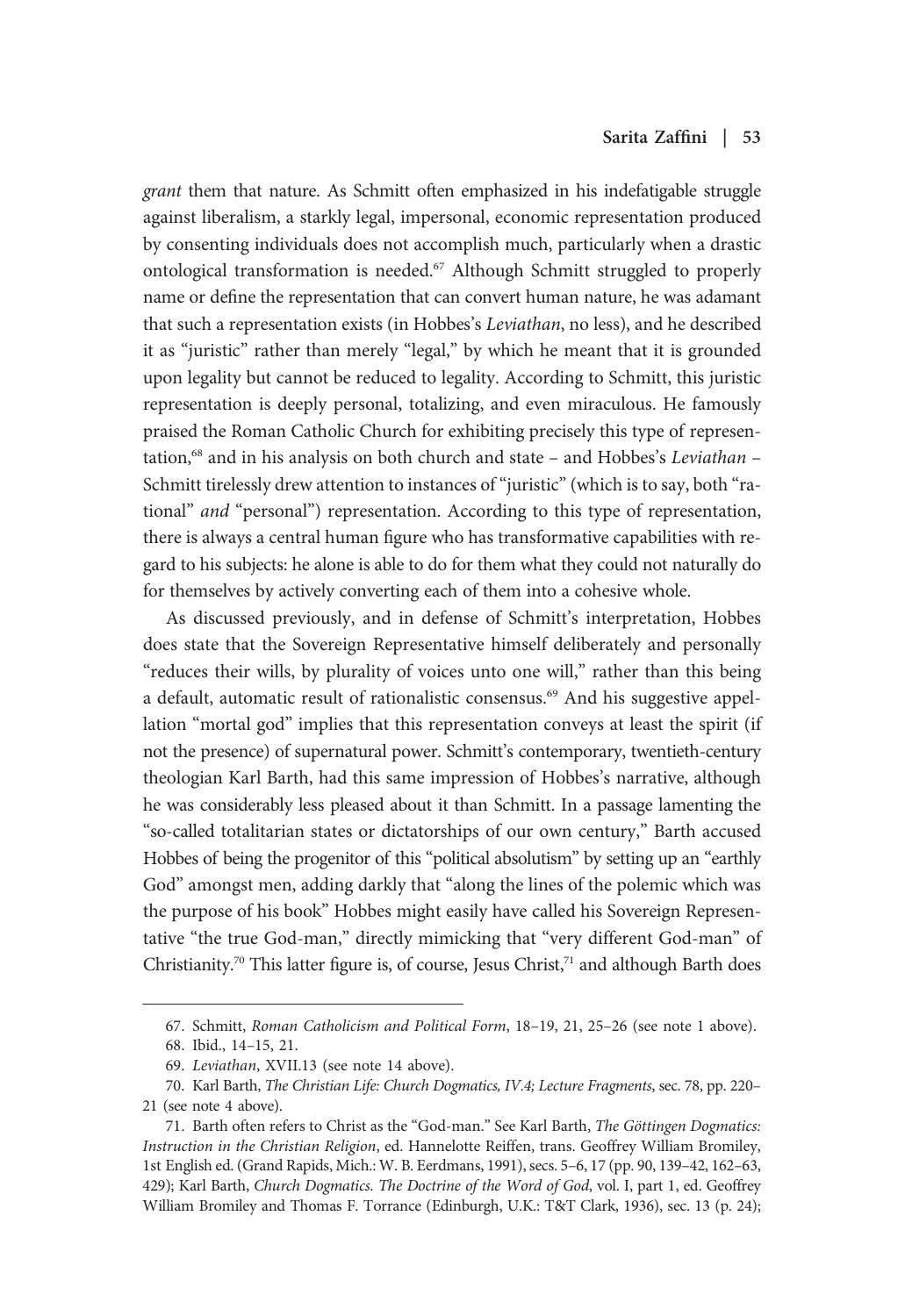not explicitly develop or elaborate upon the evocative Christological significance of Hobbes's Sovereign, Barth's own rigorous theological work on the "God-man" – and particularly his treatment of "Christ the Representative" – goes a long way toward filling in the details of this claim.

The representation of Jesus Christ, according to Barth, is more "radical and universal" than any other representation, although it contains aspects from more familiar iterations of the concept. The theme of legality, for instance, figures prominently: Christ is "commissioned and empowered" by God the Father as the "guarantor" for mankind, "to be and act in their place and as their representative."<sup>72</sup> He is also recognized and consented to by all those who formally choose Christ as their representative.73 For these individuals, Christ acts "in [their] cause and interest" in such a comprehensive fashion that they "cannot add to anything that He does there." Barth writes,

Christ is Judge. ... He knows and judges and decides at the very point where we regard it as our business to do this... . What we want to do for ourselves has been taken out of our hands in Him. . . . We are removed from the judge's seat."74

The alienation of all rights to either judge or decide is also a relentless leitmotif for Schmitt and Hobbes, both of whom argued that this irrevocable transfer is one of the most essential elements of legitimate political representation. Schmitt maintained that "the essence of the state's sovereignty" consists in "the monopoly to decide,"<sup>75</sup> and Hobbes frequently asserted the same sentiment about his own

and Karl Barth, Church Dogmatics. The Doctrine of the Word of God, vol. I, part 2, ed. Geoffrey William Bromiley and Thomas F. Torrance (Edinburgh, U.K.: T&T Clark, 1956), sec. 5 (p. 128).

<sup>72.</sup> Karl Barth, Church Dogmatics. The Doctrine of God, vol. II, part 2, ed. Geoffrey William Bromiley and Thomas F. Torrance (Edinburgh, U.K.: T&T Clark, 1957); and Karl Barth, Church Dogmatics. The Doctrine of Creation vol. III, part 2, ed. Geoffrey William Bromiley and Thomas F. Torrance (London: T&T Clark, 1960), sec. 45 (p. 222).

<sup>73.</sup> Barth, Church Dogmatics. The Doctrine of the Word of God, vol. I, part 2 (see note 71 above); and Karl Barth, Church Dogmatics. The Doctrine of Reconciliation, vol. IV, part 3.1, ed. Geoffrey William Bromiley and Thomas F. Torrance (Edinburgh, U.K.: T&T Clark, 1961), sec. 69 (p. 12).

<sup>74.</sup> Karl Barth, Church Dogmatics: The Doctrine of Reconciliation, vol. IV, part 1, ed. Geoffrey William Bromiley and Thomas F. Torrance (Edinburgh, U.K.: T&T Clark, 1956), sec. 59, at 230, 232.

<sup>75.</sup> Carl Schmitt, Political Theology: Four Chapters on the Concept of Sovereignty (Chicago: University of Chicago Press, 2005). See also Schmitt, Roman Catholicism and Political Form, for a similar argument, this time explicitly in reference to "Jesus Christ the Judge," at 33 (see note 1 above).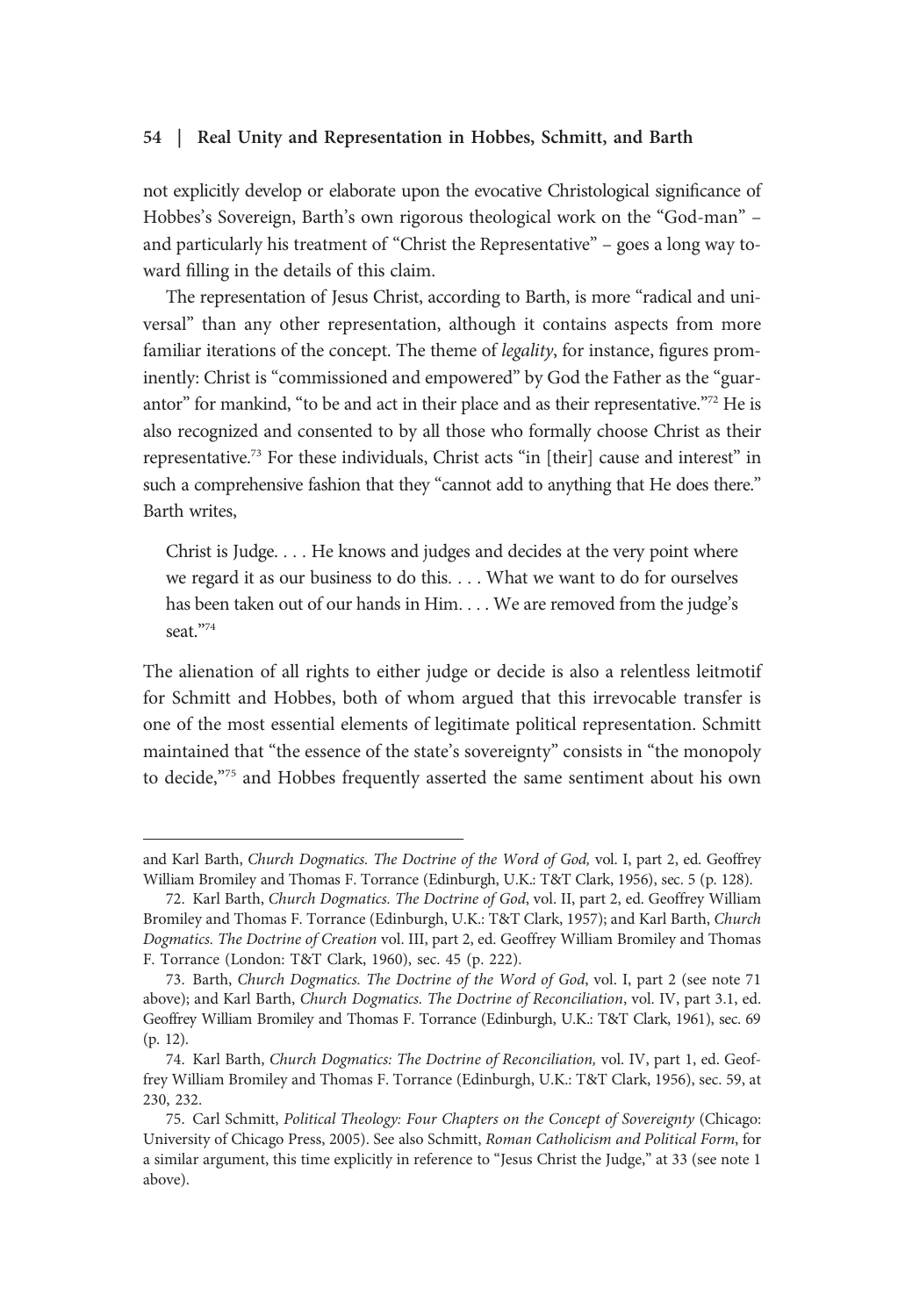Sovereign Representative,<sup>76</sup> at one point erupting in rhetorical frustration, "Who shall judge? Shall a private man judge?"<sup>77</sup> The representative agent described by Hobbes, Schmitt, and Barth has supreme and exclusive legal authority to judge and act on behalf of his principals.

And unlike in most other legal arrangements, this agent is neither detached nor mechanistic. Barth wrote of Christ's representation, "He does not stand in some far-off neutral state. He is not for us in such a way that we hardly see Him, that we can let His work be done for us as spectators of an alien work which is indeed done in our favor but which hardly affects us because it is done for us, that we do not have to let it take place to us in the true sense."<sup>78</sup> This relationship is not merely legal—it is not, as Schmitt would say, a product of "economic rationalism"—and Christ (or any other legitimate political or religious representative) is "not simply a 'deputy,'"79 as in liberal democracy.<sup>80</sup> This representation directly and profoundly affects its participants, and with this feature, we drive to the very heart of theological representation, definitively departing from the realm of legal rationalism. Schmitt describes the dynamic as "personification" and "embodiment,"<sup>81</sup> and Barth is even more precise, emphasizing that theological representation forges a "necessary and intimate connection" between two beings, such that they constitute "an indissoluble whole."<sup>82</sup> For example, "Jesus Christ and His church constitute an inter-related totality, so that He can represent His community and it can represent Him"—not in the sense that their roles are equal or reversible, but in the sense that they together make up one organic entity. Barth clarifies that the church community "does not now take first place and Jesus the second... . Jesus is still the ruling Head and the Church His ministering body."<sup>83</sup> Because Christ is the original representative of each individual, the aggregate is made "a part of Him," rather than vice versa.<sup>84</sup>

<sup>76.</sup> Leviathan, V.3, XVIII.8–11, XXI.8, XIII.8 (see note 3 above).

<sup>77.</sup> Ibid., XLIII.22.

<sup>78.</sup> Barth, Church Dogmatics. The Doctrine of Reconciliation, IV.1., sec. 59, at 241 (see note 74 above).

<sup>79.</sup> Schmitt, Roman Catholicism and Political Form, 14–15, 21 (see note 75 above).

<sup>80.</sup> Schmitt, Crisis of Parliamentary Democracy, 18–19, 33–34 (see note 1 above).

<sup>81.</sup> Schmitt, Roman Catholicism and Political Form, 21 (see note 75 above).

<sup>82.</sup> Barth, Church Dogmatics: The Doctrine of God, II.2. sec. 32, at 55 (see note 72 above); and Karl Barth, Church Dogmatics: The Doctrine of Reconciliation, vol. IV, part 2, ed. Geoffrey William Bromiley and Thomas F. Torrance (Edinburgh, U.K.: T&T Clark, 1958), sec. 68, at 824.

<sup>83.</sup> Barth, Church Dogmatics: The Doctrine of Reconciliation, vol. IV, part 3.1, sec. 69, at 207 (see note 73 above).

<sup>84.</sup> Barth, Church Dogmatics: The Doctrine of Reconciliation, vol. IV, part 2, sec. 64, at 60 (see note 82 above).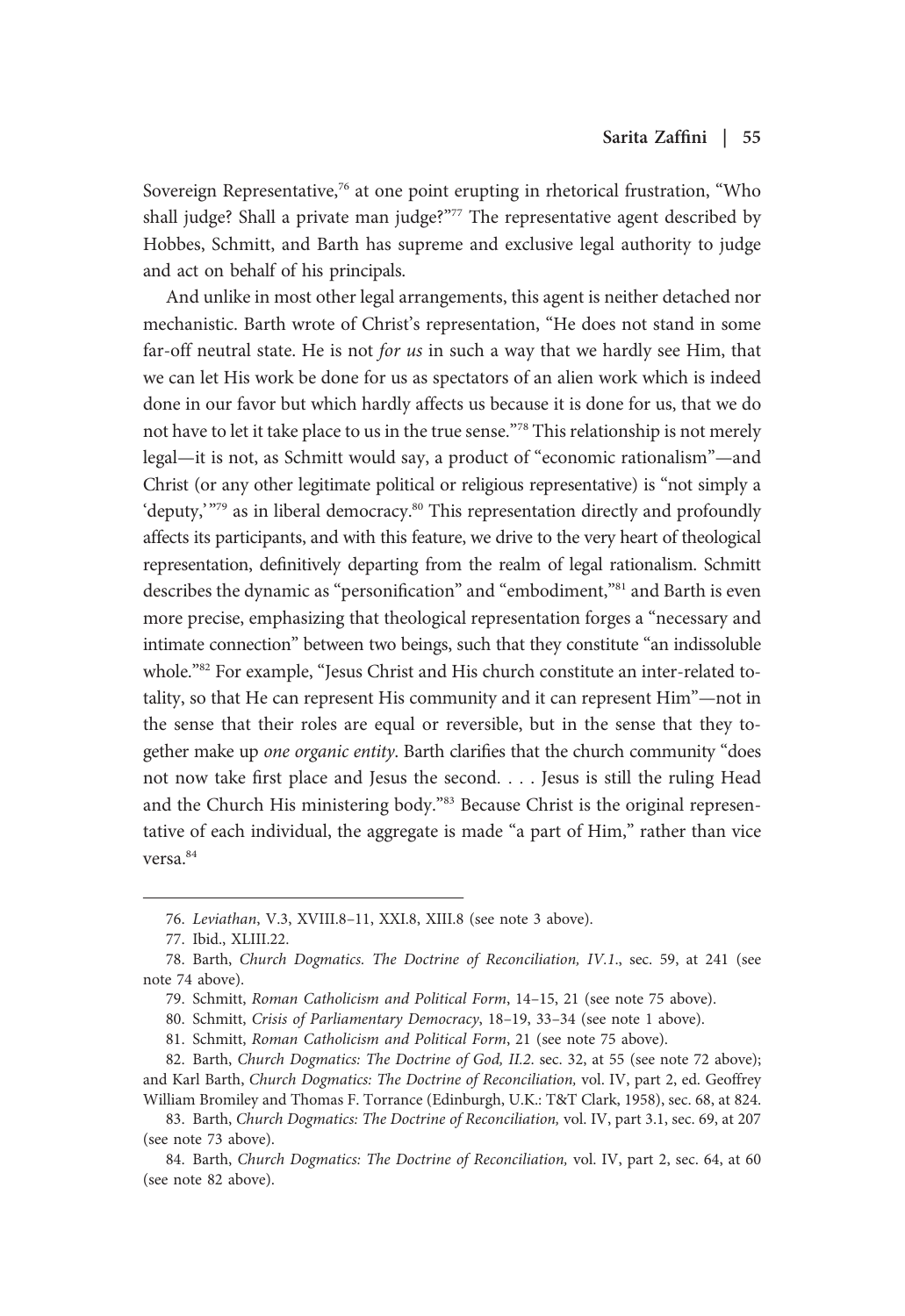It would be impossible, in fact, for Christ to be made a part of the church, for there literally is no church without Christ: it "exists in and in virtue of [Christ's] existence ... Nor for a single moment or in any respect can it be His body without Him, its Head. Indeed, it cannot be at all without Him. It does not exist apart from Him. It exists only as the body which serves Him the Head."85 The church owes its existence and sustenance to Christ and thus in no sense stands as a separate entity from him.<sup>86</sup> Hobbes says almost exactly the same about his commonwealth: at no time either before, during, or after their founding do the people form a body independent of the Sovereign.<sup>87</sup> If he falls or is removed, the commonwealth immediately dissolves.<sup>88</sup>As Barth put it about Christ, the community "derives from Him," therefore "what He is and does . . . determines their being and action."<sup>89</sup> This is a radical kind of representation that entails a deep, ontological identification between representative and represented, rather than a merely distant, formal obligation. And in marked contrast to the functionalist, parliamentary language of any legal/rationalist account, the description of this representation—in Hobbes, Barth, and Schmitt-takes on supernatural energy: a miraculous "generation"<sup>90</sup> instantly sends life coursing throughout the body,<sup>91</sup> awakening in it a freshly "intensified kind of being."<sup>92</sup>

This corporate body, for all three theorists, is made up of many members, but the origin point, importantly, is individualist. The representative has a "particular" relationship with each of his respective principals, like individual spokes shooting out from a central hub.<sup>93</sup> There does not have to be any substantive unity amongst

<sup>85.</sup> Ibid., sec. 64 (pp. 59–60).

<sup>86.</sup> See Acts 17:28 for Paul's famous claim, "In him we live, and move, and have our being."

<sup>87.</sup> See Leviathan, XVI.13–14, XVII.13: "And in him consisteth the essence of the Commonwealth ...", and XVIII.4,18, XXIX.9,23 (see note 3 above).

<sup>88.</sup> Ibid., XXX.3.

<sup>89.</sup> Barth, Church Dogmatics. The Doctrine of God, vol. II, part 2, sec. 32, at 53 (see note 75 above); and Barth, Church Dogmatics. The Doctrine of Reconciliation, vol. IV, part 2, sec. 68, at 824 (see note 84 above).

<sup>90.</sup> Leviathan, XVII.13 (see note 3 above).

<sup>91.</sup> Barth, Church Dogmatics. The Doctrine of the Word of God, vol. I, part 2, sec. 20, at 588 (see note 71 above); and Barth, Church Dogmatics. The Doctrine of God, vol. II, part 2, sec. 38, at 693 (see note 75 above).

<sup>92.</sup> John P. McCormick, Carl Schmitt's Critique of Liberalism: Against Politics as Technology (Cambridge, U.K.: Cambridge University Press, 1999), 187, quoting Carl Schmitt, Verfassungslehre (Berlin: Duncker & Humblot, 1989), 210.

<sup>93.</sup> Leviathan, XVI.13–14 (see note 3 above). Hobbes sometimes speaks of a mutual contract between all the pre-political individuals, usually to combat the notion that the sovereign is somehow accountable to an original contract, but he more often refers to a commitment and agreement between each individual and their sovereign, and always makes it clear that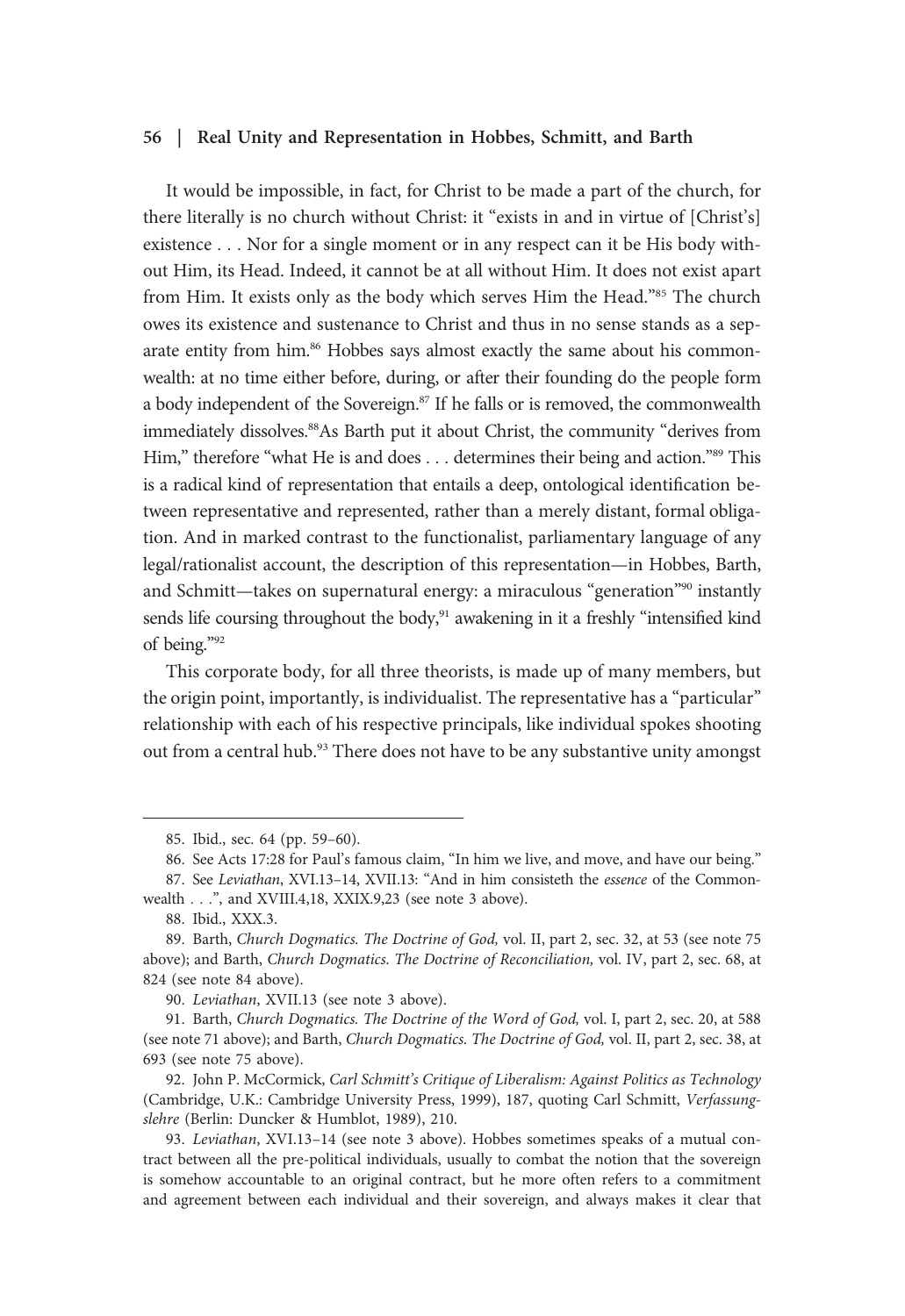the various contractual partners themselves, especially if the connection they all have with their common representative is merely legal. But theological representation makes coherent, organic unity of them all a necessity, both mathematically and logically: if principal A enjoys an ontological unity with agent X, and principal B is related to X in the same way, then A and B are conjoined as well, in and through the symbiotic relationship they each have with X. The famous individualism of Hobbes's state of nature (that could and would persist under a merely legal representation) can be truly "denied and negated"<sup>94</sup> in theological representation, just as it is overturned in the Christian drama of redemption. Barth said, "There is no question of the individual as such ever being the final end."<sup>95</sup> Christ's "purpose in relation to the individual was not just to set him in a kind of unidimensional relationship to Himself. It was to unite him both with Himself and also ... with the other individuals" likewise represented.<sup>96</sup> Individualism was only the beginning. "Real unity" was the end, and theological representation, the means.

## The Rhetoric of Theological Representation

The broad lines of this doctrinal understanding tend to provoke a series of understandable conclusions and objections, at least one of which deserves to be clarified: "theological representation" is not a *fusion*, although the language of altered ontology certainly implies that. Barth, for example, forcefully pushes back against the claim that humanity is divinized in Christ, or that the church reaches an ultimate state of indistinction with Christ and thus becomes Christ.97 This Christological confusion could arise, first, from the process of substitutionary representation in the atonement: if God the Father recognizes the righteousness of Christ in place of the unrighteousness of sinners, then in some (legal?) sense, it seems that those sinners are Christ before God, not themselves. The second troublesome scenario has to do with the spiritual and symbiotic relationship of believers with Christ: if they are in Christ and part of him, then it seems they are also Christ. The very concept of theological representation seems to suggest conclusions such as these by claiming ontological equivalence between otherwise independent beings.

social unity is the consequence of this latter relationship, not the former one. De Cive VI.20 gives a helpful description of the "double obligation" of citizens (see note 14 above).

<sup>94.</sup> Schmitt, The Leviathan in the State Theory of Thomas Hobbes, 68 (see note 64 above).

<sup>95.</sup> Barth, Church Dogmatics. The Doctrine of God, vol. II, part 2, sec. 33, at 142 (see note 75 above).

<sup>96.</sup> Karl Barth, Church Dogmatics. The Doctrine of Reconciliation, vol. IV, part 3.2, ed. Geoffrey William Bromiley and Thomas F. Torrance (Edinburgh, U.K.: T&T Clark, 1961), sec. 72, at 681–82.

<sup>97.</sup> Ibid., IV.2. sec. 64, at 69–70.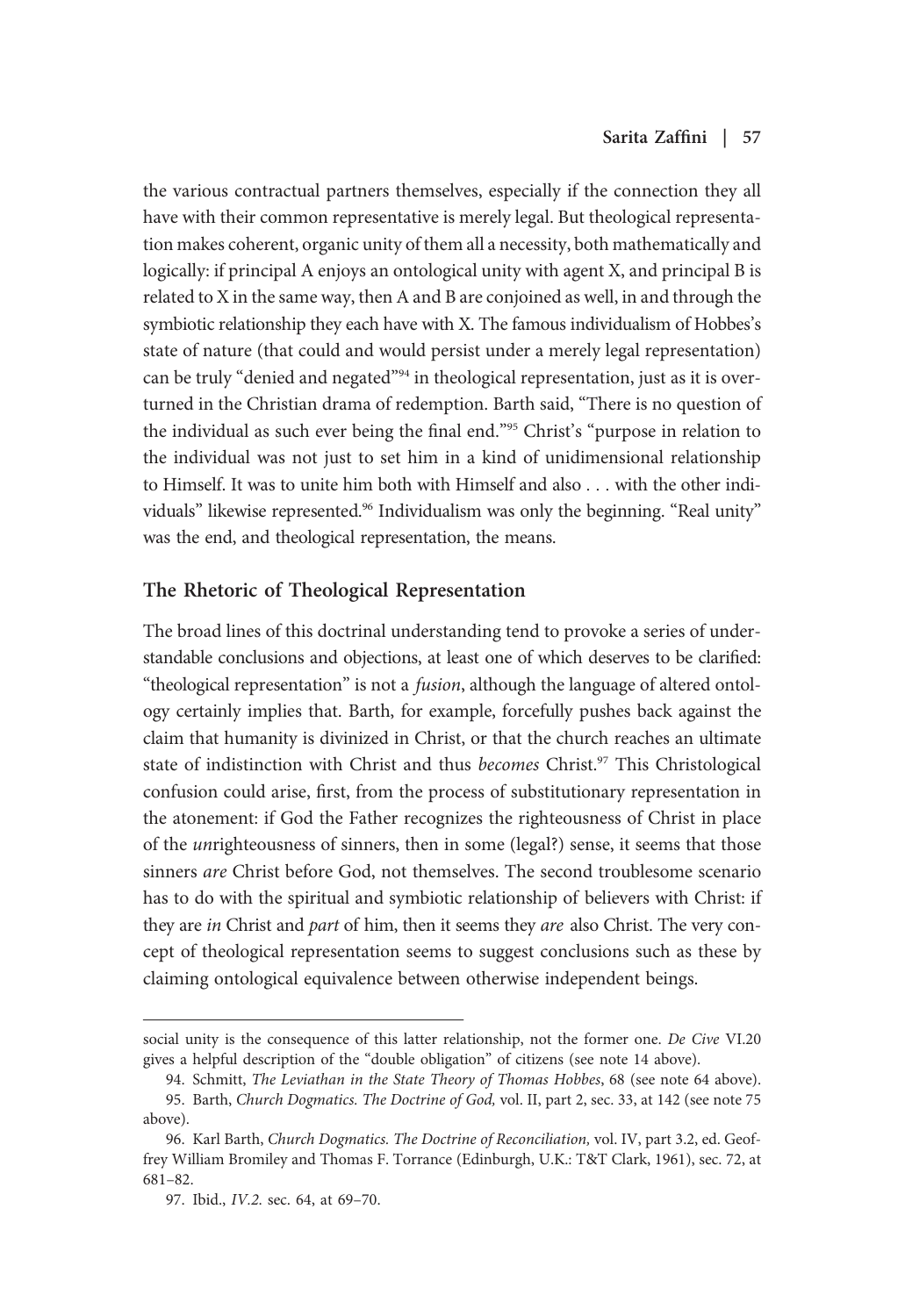But although complicated, theological representation seems to create between beings an ontological equivalence in one crucial dimension, while preserving their ontological independence in another.<sup>98</sup> The relationship of married persons is an intuitive analogy for this postulate, because in one sense the two become one and in another they each maintain their own separate psychological, physical, and emotional existence.<sup>99</sup> Barth calls this "the dialectic of difference and affinity, of real dualism and equally real unity, of utter self-recollection and utter transport beyond the bounds of self into union with another."<sup>100</sup> The same dynamic also appears prominently in Hegel and Buber,<sup>101</sup> and in each of these accounts, "the concept of freedom dominates the discourse: the true freedom of individuality-inunion versus the false freedom (Barth calls it "sinful and fatal isolation"<sup>102</sup>) of naked individualism. The key to understanding the difference between them is the ability, first, to distinguish between freedoms proper to individuals and freedom proper to collectivities, and secondly, knowing how to reconcile the two without collapsing one of them, mixing them beyond recognition, or divorcing them as if they were incompatible.

Hobbes spends an entire chapter in Leviathan engaged in just this task, carefully defining the freedom of the commonwealth against the freedom of subjects, arguing that the two are consistent and compatible.<sup>103</sup> And to some extent, the entire book could be seen as Hobbes's project to balance those two freedoms intact without destroying one or the other or *both* in the process.<sup>104</sup> The difficulty, as Barth nicely

101. Martin Buber, I and Thou, trans. Ronald Gregor Smith (New York: Scribner, 2000); and Georg Wilhelm Friedrich Hegel, The Philosophy of Right, trans. Alan White (Newburyport, Mass.: Focus Publishing, 2002), especially secs. 13–33, 142–49, 158–69.

<sup>98.</sup> Since this concept has to do with the very essence of being, it runs the risk of logical contradiction: an entity cannot "be" and "not be" in the same sense and same relationship. But theological representation is not claiming identity in the same sense or same relationship, therefore technically it falls just this side of the law of non-contradiction.

<sup>99.</sup> See Ephesians 5:22–32 for St. Paul's rich "body" language with regard to the marital relationship, one that he claims directly mimics the relationship of Christ and his church.

<sup>100.</sup> Karl Barth, Church Dogmatics. The Doctrine of Creation, vol. III, part 4, ed. Geoffrey William Bromiley and Thomas F. Torrance (Edinburgh, U.K.: T&T Clark, 1961), sec. 54, at 120; emphasis added. See also Barth, Church Dogmatics. The Doctrine of God, vol. II, part 2, secs. 33, 35, 38, at pp. 179, 311, 716, respectively (see note 75 above); and Barth, Church Dogmatics. The Doctrine of Reconciliation, IV.2. sec. 67, at 635: "It is a union in freedom, in which the individual does not cease to be this particular individual, united in his particularity with every other man in his" (see note 82 above).

<sup>102.</sup> Barth, Church Dogmatics. The Doctrine of Creation, vol. III, part 2, sec. 35, at 316 (see note 72 above).

<sup>103.</sup> Leviathan, XXI (see note 14 above).

<sup>104.</sup> This is a possible interpretation of his Dedicatory objective to "pass unwounded" between the sharp points of "too great liberty" on one side, and "too much authority" on the other; see ibid., Letter Dedicatory, p. 4.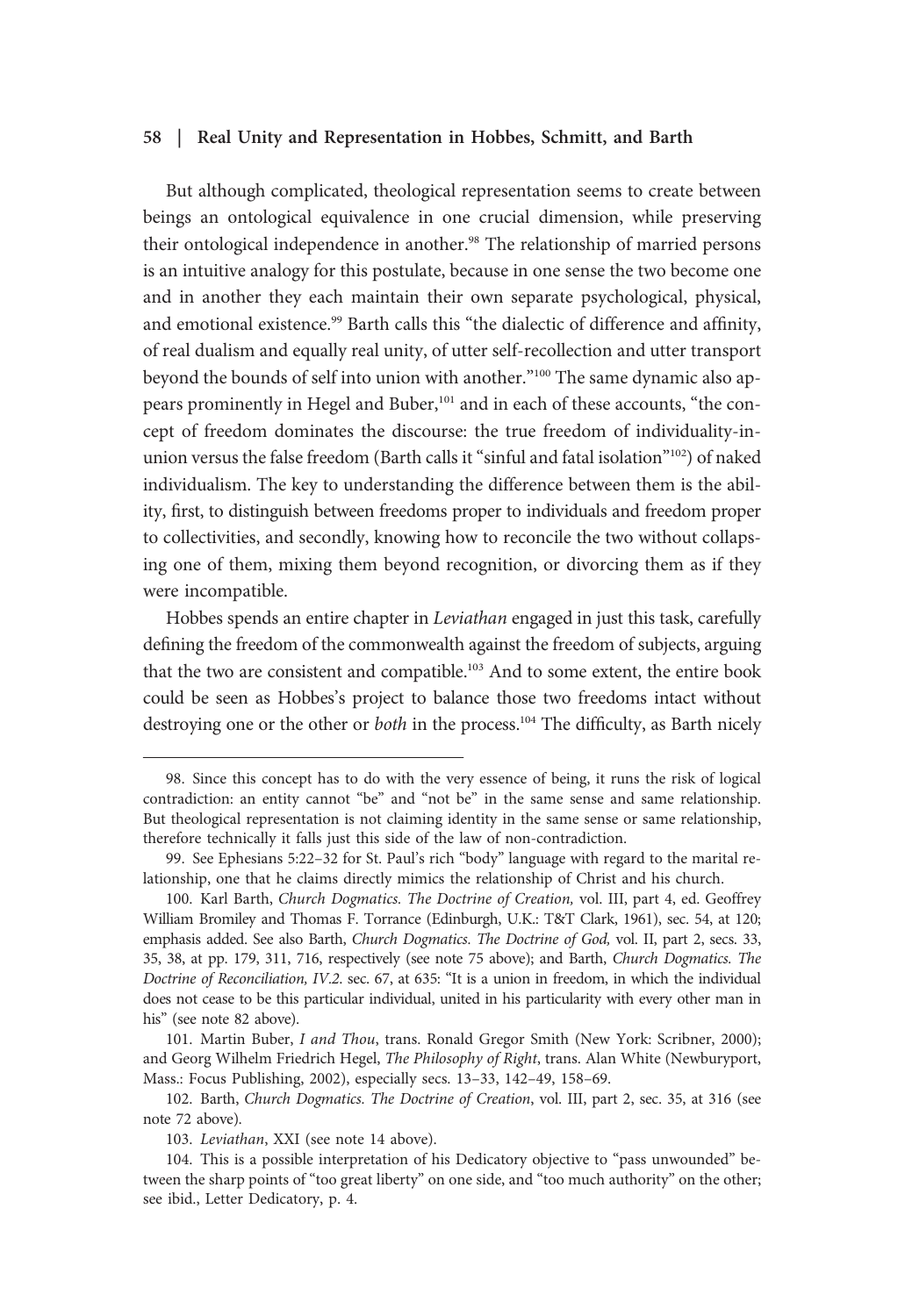put it, is in discerning "the limit within which there can be a real plurality" concurrent with an "equally real unity."<sup>105</sup> Dismayed and devastated by social chaos in their own respective milieus, Hobbes and Schmitt aggressively delimited the sphere for plurality and dissent. (Schmitt even upbraided Hobbes for not being vigilant enough in the policing of plurality, suggesting in a few places that he should have tried to abolish individual "freedom of thought."106) Oliver Cromwell's letter, on the other hand, is an example of the reverse inclination: tolerating of substantial conflict so long as "real unity" continues to be acknowledged and upheld—and he was excoriated by some of his compatriots for maintaining that that was possible.<sup>107</sup>

Despite their vigorous disagreements, however, all parties in this debate share an undivided commitment to the concept of real unity, and they tend to express their concerns about threats to that unity in vivid, rhetorical exhortations to their readers. The Apostle Paul's original metaphor of the church as a body (upon which the entire theological tradition is based) occurs in an anxious epistle to a congregation nearly destroyed by factionalism.<sup>108</sup> With much the same motivation, Hobbes, Schmitt, and Barth labored to persuasively remind their respective audiences that deep, abiding unity was essential to the "preservation and renewal"<sup>109</sup> of the community—often by impressing upon them the horrifying consequences of jeopardizing or losing that harmonious peace. Hobbes's tactics are legendary, with his"nasty, brutish, and short" alternatives and his meticulous litany of the various sicknesses and ailments that weaken or disable the "body politic."<sup>110</sup> In much the same tenor, Barth bluntly referred to any "divided congregation" as a "dead congregation," insisting that existential security depends entirely upon unity.<sup>111</sup> And Schmitt echoed the warning: "Security exists only in the state. Extra civitatem nulla securitas."<sup>112</sup>

These statements may seem melodramatic, but given the assumptions of these thinkers about human nature, they are fairly reasonable. If peace and order and unity are *unnatural* developments in the life-history of the human race, and if

- 109. Karl Barth, God Here and Now, 92 (see note 5 above).
- 110. Leviathan, XXIX (see note 3 above).

<sup>105.</sup> Barth, Church Dogmatics. The Doctrine of Reconciliation, vol. IV, part 1, sec. 62, at 668 (see note 78 above).

<sup>106.</sup> Schmitt, The Leviathan in the State Theory of Thomas Hobbes, 55–63, 74 (see note 64 above).

<sup>107.</sup> Babington, Answer to a Discourse; and Rutherford, Spiritual Antichrist (see note 45 for both sources).

<sup>108.</sup> I Corinthians 12; see also 1:11–13 and 3:1–4.

<sup>111.</sup> Barth, God Here and Now, 83, 91 (see note 5 above).

<sup>112.</sup> Schmitt, The Leviathan in the State Theory of Thomas Hobbes, 48 (see note 14 above).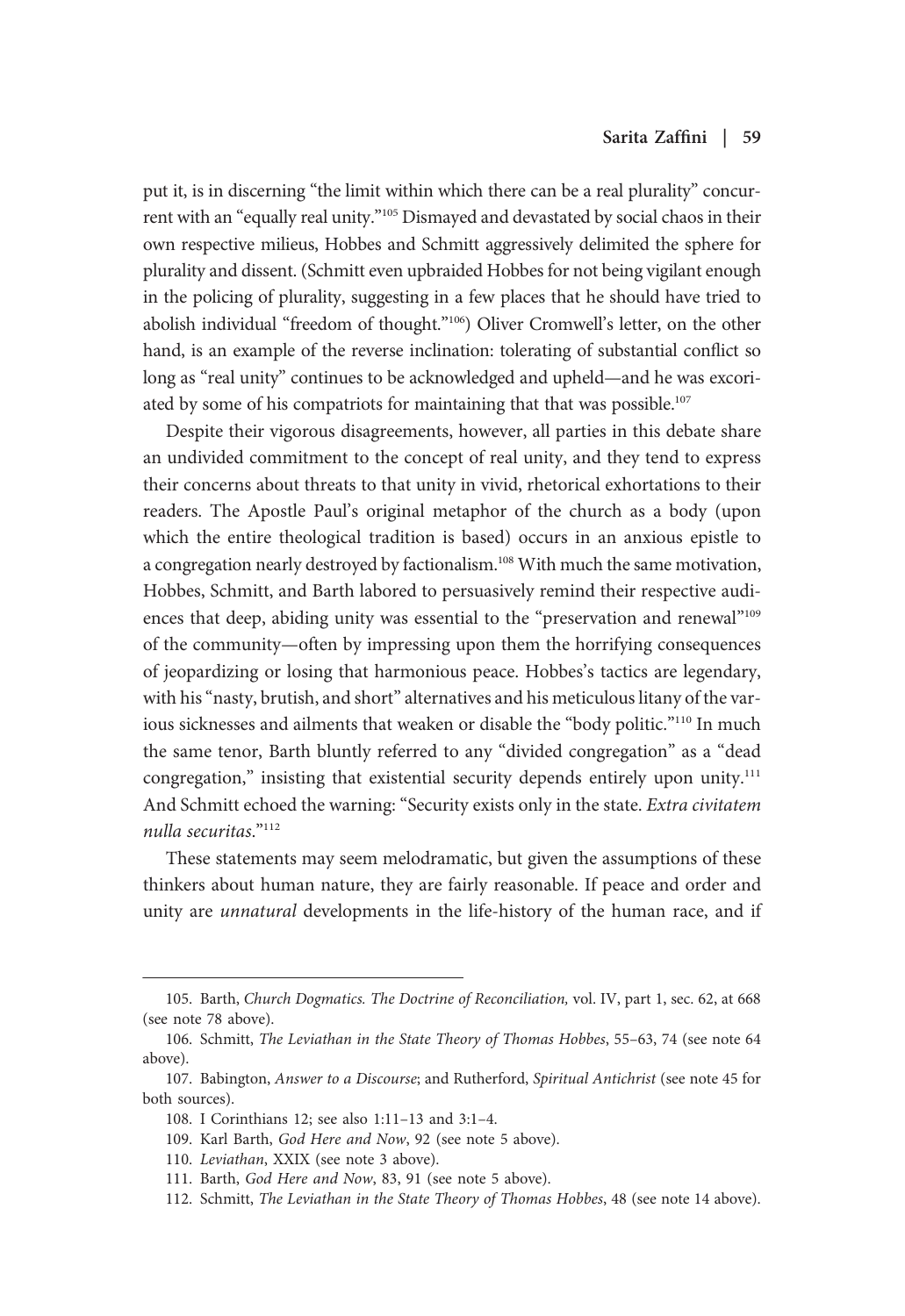primeval urges, passions, and inclinations lurk latent in the social and subjective subconsciousness, then it is not neurotic to distrust humanity and to treat every harmonious moment as if it were the last, it is not delusional to ceaselessly remind one's self and others of the ominous "outer" darkness,<sup>113</sup> and it is not childish to frequently retell the narrative of human "salvation," existentially reliving it, if at all possible.<sup>114</sup> Karl Barth thought that this last practice was absolutely crucial to the vital preservation of the community: the essence of the body consists in "the event" of its creation, and "should this event come to a standstill," should the community try to be a community "other than in the happening of this event ... then its unity must be lost immediately."<sup>115</sup> For Barth, Hobbes, and Schmitt, the great event of constitution and incorporation must inspire and animate the body long past its actual historical occurrence. And if in fact it ever failed to inspire or animate—if the people were to forget how they originally became a people—then society would disintegrate.

Any allegation by scholars, therefore, that this conversion narrative is merely rhetorical should be weighed against the political stakes of believing and participating in it. Rhetoric can be used to undermine and sabotage or it can be used to illuminate and persuade.116 Hobbes, Schmitt, and Barth had every reason to indulge in rhetoric for the latter purpose, but it is not clear why they would for the former. For instance, even if Hobbes had meant for "real unity" to be taken as a joke about Catholic transubstantiation, as Philip Pettit suggests, and thus could be said to be subtly undermining that doctrine, does it also follow that he meant to disparage the very concept of a unity that is "more than consent and concord"? For many of the reasons suggested in this article, Hobbes probably needed a greater unity from his political philosophy than that available through legality or fear. Perhaps he saw a way to appropriate the unique unity of doctrinal transubstantiation for his political purposes while continuing to condemn the specifics of that Catholic iteration. Or perhaps, as this article argues, the theological referent of the expression "real unity"

<sup>113.</sup> Barth, Church Dogmatics: The Doctrine of God, vol. II, part 2, sec. 33, at 123 (see note 75 above).

<sup>114.</sup> Hobbes's numerous appeals to personal experience and his introductory invitation for his audience to "read Man-kind" in themselves suggest that he expected his arguments to strike an existential chord; see Leviathan, Introduction, 18–20 (see note 14 above).

<sup>115.</sup> Barth, God Here and Now, 90 (see note 5 above).

<sup>116.</sup> Hobbes himself made this distinction. His disgust about the "hot air" of rhetoric (Leviathan, XXV.15), used "thereby to deceive others" (IV.4), has been well documented. But less appreciated is his interest in rhetoric for occasions in which "the understanding have need to be opened by some apt similitude... . Then there is so much use of fancy" (VIII.3–8) (see note 3 above).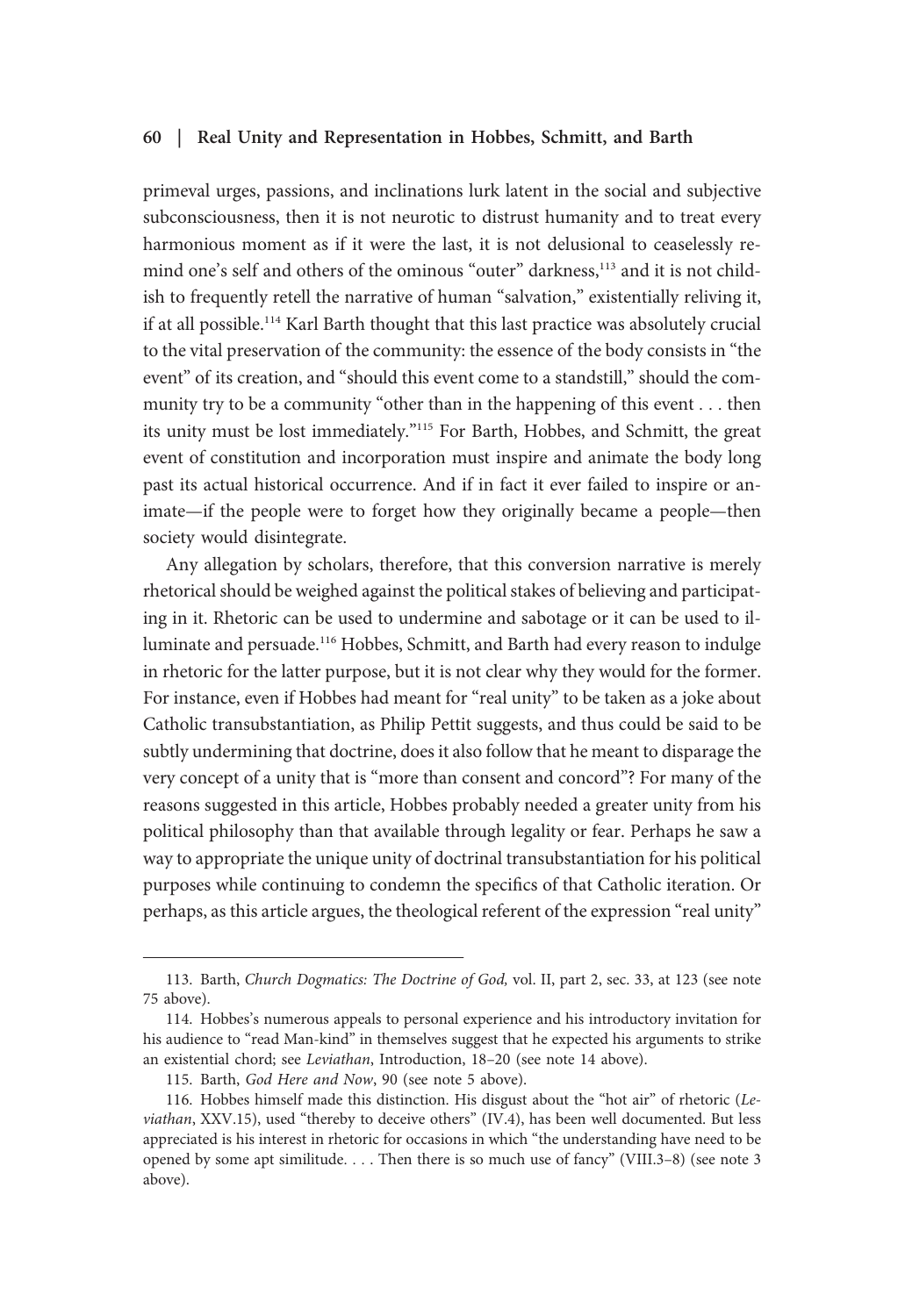is not transubstantiation but Christ's relationship to his church-body, a doctrine nowhere condemned by Hobbes and fervently believed by virtually all English Christians at the time, Protestant or not. In this case, the chances would be even better that Hobbes utilized the theological concept of real unity as part of a rhetorical strategy to *persuade*, not to deceive or undermine. He would have been applying and appealing to an established religious principle in order to explain and legitimize his political model. Whether Hobbes himself sincerely believed in the concrete reality of God, Christ, or Christianity is not important. There is a truth embedded in myths (religious or otherwise) that retains its power and significance even when known to be empirically or historically false, as Hobbes's own famous "state of nature" construct ably demonstrates.

Theorists and philosophers who believe that politics has a metaphysical dimension often have difficulty explaining it rationally, even to themselves. Each era has its idiomatic expressions, analogies, and metaphors that aid in this task, although they usually seem odd and inchoate to those outside the given historical or cultural context, only accentuating the fantastic quality of what is described. When Rousseau attempted to explain the metaphysical difference between what he called "people" and "multitude," he spoke of a "general will," which was nothing less than a change in human nature: a transformation of each individual "who by himself is a perfect and solitary whole into part of a large whole from which that individual would as it were receive his life and his being."<sup>117</sup> A century later, Karl Marx appealed to this very passage, frustrated by liberalism's tendency to glorify and enable the private individual. A society that perpetuates and reinforces individualism cannot in truth be called a society, he insisted, especially if it encourages its citizens to make a psychological separation between their political and non-political identities. The "non-political man" is then easily understood to be "the true and authentic man," while the "political man" is demoted to an "abstract, artificial" existence.<sup>118</sup> The issue here is one of *realness*, and Marx cited Rousseau in order to help him explain how and why political identity must become just as real in society as non-political identity. But rather than using Rousseau's early-modern, French expression "general will,"<sup>119</sup> Marx used his own modern, German

<sup>117.</sup> Jean-Jacques Rousseau, The Social Contract, ed. Victor Gourevitch (New York: Cambridge University Press, 1997), II.7[3]: ". . . of substituting a . . . moral existence for the independent and physical existence we have received from nature."

<sup>118.</sup> Karl Marx, "On the Jewish Question," in The Marx-Engels Reader, ed. Robert C. Tucker, 2nd ed. (New York: Norton, 1978), 26–52, 42–43, 46.

<sup>119.</sup> For the philosophic and linguistic origins of "general will," see Patrick Riley, The General Will Before Rousseau: The Transformation of the Divine Into the Civic (Princeton, N.J.: Princeton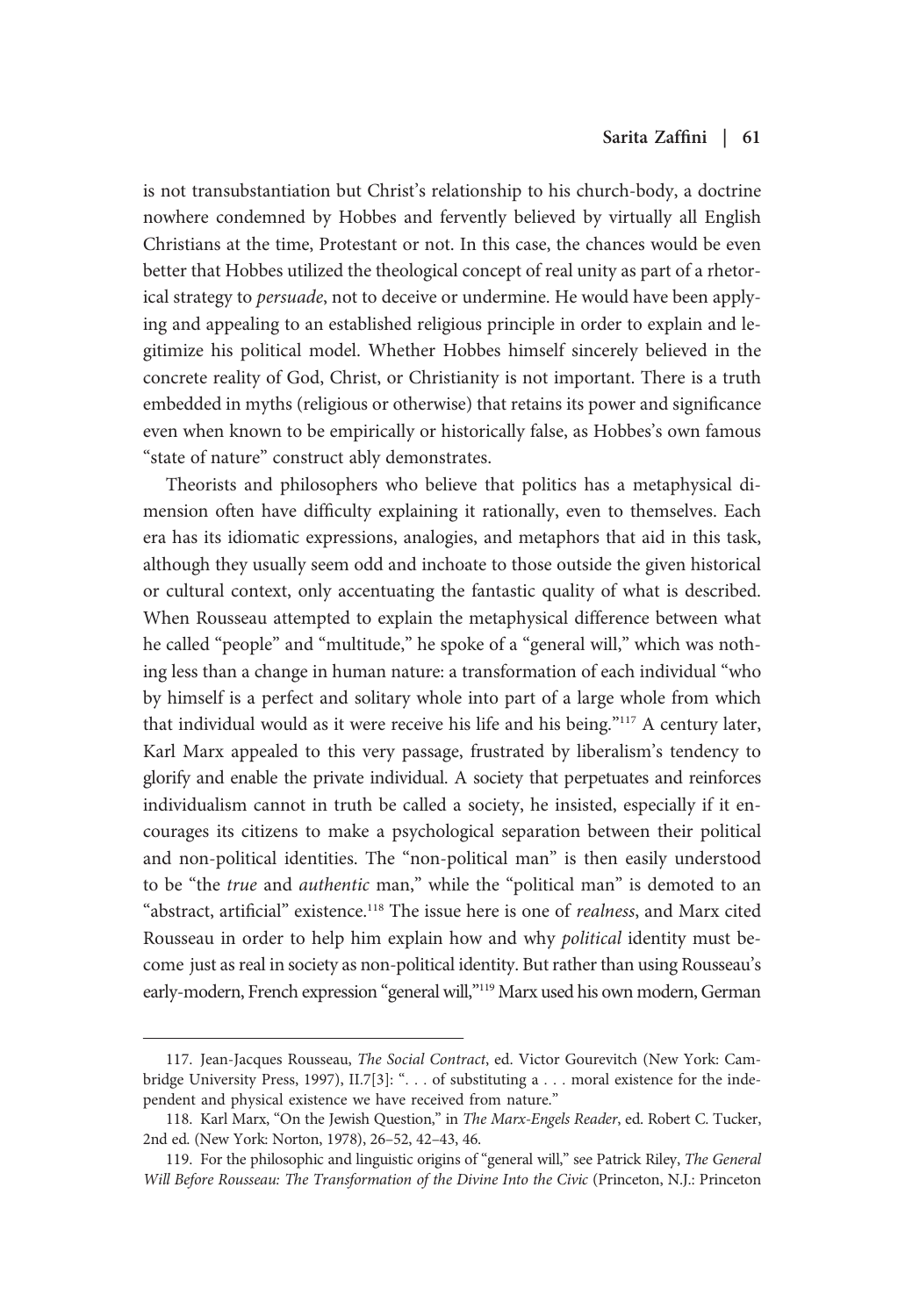idiom to speak of a "human emancipation" and a societal conversion to Gattungswesen ("species-being").<sup>120</sup>

If unity for Hobbes is merely legal and rationalist, then he would have retained in his commonwealth the fundamental individualism of humanity he introduced in his state of nature. And if this is true, then expression of real unity in Chapter 17 of Leviathan must be taken as an instance of high rhetoric—which is to say, as a knowing falsehood—or possibly as a mistake. In actuality, there would be no real unity in the scenario envisioned, only "consent and concord," despite Hobbes's blatant statement to the contrary.<sup>121</sup> Interpreting the passage in this way solves some problems, but it creates others. As this article has shown, rationalist individualism has its limitations, and many commentators have argued that Leviathan is a philosophic failure because Hobbes could not ultimately extricate himself from those limitations. Recently Jean Hampton wrote a book that explored the inadequacies of Leviathan's allegedly rationalist premise and offered several suggestions for how Hobbes could have solved them. One of those suggestions entailed "a device that would change people physiologically so that they could reason only using the sovereign's standard of rationality." Hampton presented this possibility as the last resort and also the only way to definitively liberate and keep individuals out of the state of nature. She quickly admitted that this suggestion was ridiculous and had more to do with science fiction than political theory.<sup>122</sup>

Science fiction aside, Hampton's insight—about a whole-scale conversion being the most conclusive solution to individualist anarchy—is important. This goal often requires the willingness to use force or otherwise to demand drastic social re-education and thus to be regarded anti-liberal or absolutist, but such tactics can

University Press, 1986). The expression appeared prominently in the works of Frenchmen Blaise Pascal and Nicolas Malebranche before Rousseau used it in his Social Contract.

<sup>120.</sup> Marx writes, "Human emancipation will only be complete when the real, individual man has absorbed into himself the abstract citizen; when as an individual man, in his everyday life, in his work, and in his relationships, he has become a species-being; and when he has recognized and organized his own powers (forces propres) as social powers so that he no longer separates this social power from himself as *political* power," in "On the Jewish Question," at 46 (see note 118 above).

<sup>121.</sup> Patricia Springborg recently called "real unity" a "paradox," but Deborah Baumgold criticized Springborg for using this term and suggested that she actually meant "contradiction." Baumgold's own interpretation is that Hobbes made a mistake. See Patricia Springborg, "The Paradoxical Hobbes: A Critical Response to the Hobbes Symposium, Political Theory 36 (2008)," Political Theory 37 (2009): 676–88, at 683–84; and Deborah Baumgold, "UnParadoxical Hobbes: In Reply to Springborg," Political Theory 37 (2009): 689–93, at 691–92.

<sup>122.</sup> Hampton, Hobbes and the Social Contract Tradition, 218–19 (see note 28 above).